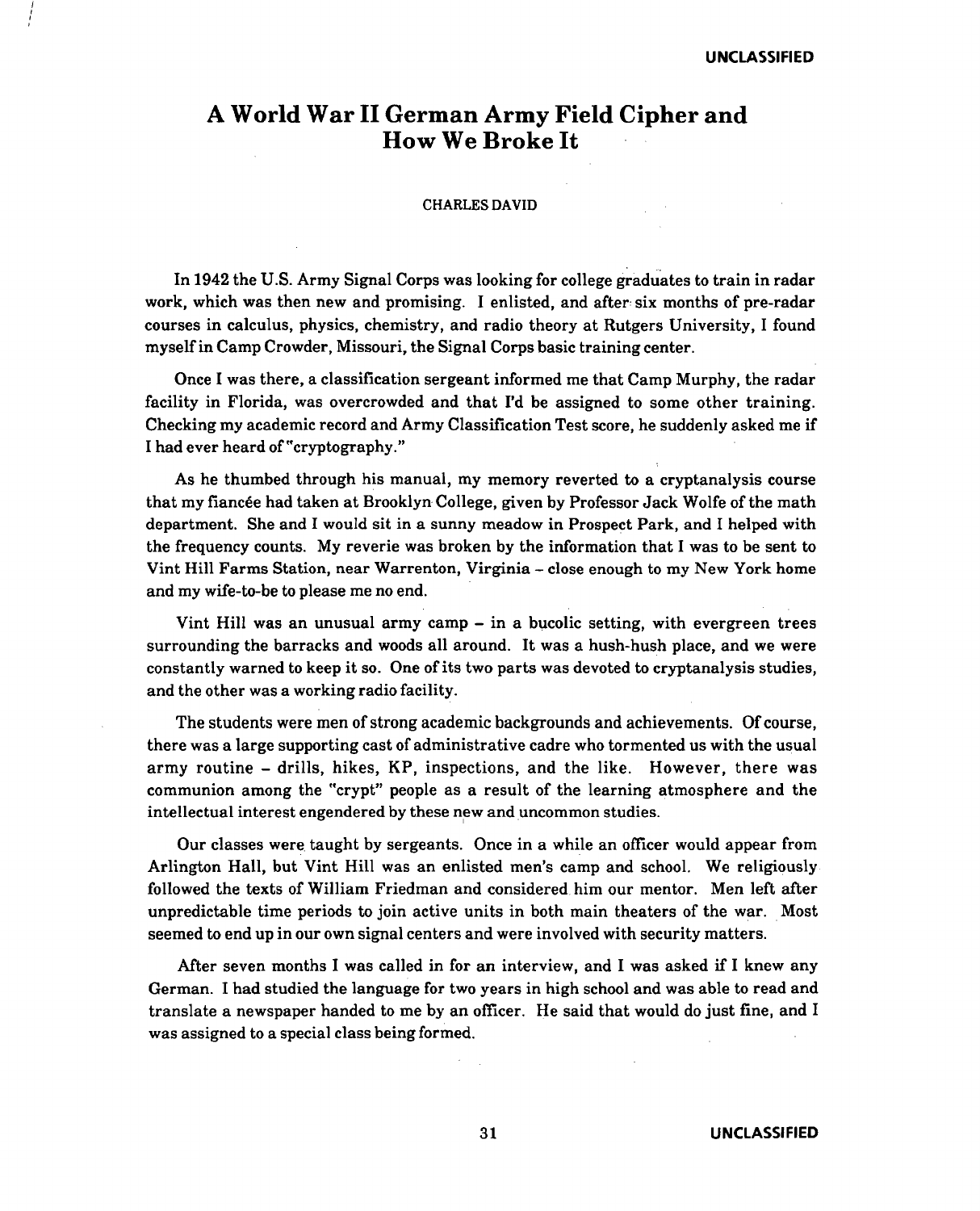The new class of about thirty men was taught by a very bright Sergeant Dineen. He had just returned from Arlington Hall where he had been briefed on two German systems one a lower-grade code and the other a medium-grade field cipher which the British had started to break. We learned about the cryptographic nature of the systems and then something of the analysis procedures. I knew then that working on them would be intriguing beyond compare. I found out I was right when I got a chance to work on the cipher as a member of Signal Security Detachment D, an element of General Omar Bradley's Twelfth Army Group.

In April 1944, I and other embryonic codebreakers debarked from a large troop ship in the bombed-out port of Liverpool, England. Our group was brought to London and billeted near Marble Arch. The next day we were brought to an apartment building on Weymouth Street that had been given to the Signal Corps for its intelligence work. A number of comrades and I were assigned to a breaking section working on the German army mediumgrade cipher. We had been familiarized with it during our last month at Vint Hill and were told that the British had made good progress with the breaking. The system was used by all levels of the German army, from army groups on down, seemingly where the highest-level means (Enigma) were not necessary or available. The encryption method was a clever variation of the Playfair that rendered breaking very difficult. We called it NI, short for Non-Indicator, as the early intercepts showed no indicator. To the enemy it was Doppelkastenschliissel (Two-Box Cipher).

At Weymouth Street it became apparent that all the operational work was performed by us enlisted men. This contrasted with the British army, where our equivalents were officers. Our men and officers were mostly professional people and scholars. On the whole they were older than the average G.I.

Our first weeks were spent on practice problems and perfecting our skills. We also took a class in military German. Although all of the men had had some past school contact with the language, this taught us likely army vocabulary. Oddly, however, many of the people who succeeded best in codebreaking had limited facility with German. The language experts, both trained and German-born, tended to see more than really was present in cipher text, and they neglected the more important principles as frequency and combination, which led to gradual but surer results.

Soon we were thrown in with the earlier arrivals, and we began to work on current intercepts. Before the 1944 invasion, the enemy signal units on the Atlantic Wall practiced their cryptography and radio transmission constantly. Often they sent personal messages, newspaper articles, nursery rhymes, and the like. As they practiced, so could we, and thus our skills were improved.

When the Normandy invasion began, the breaking proceeded apace. We gleaned both tactical and strategic information that was coordinated with other forms of signal intelligence, such as direction finding and traffic analysis. As our armies pressed inland, it was decided to form a mobile unit to accompany the advancing allied armies. This was necessary for two reasons. Firstly, our radio-intercept companies had to be near the front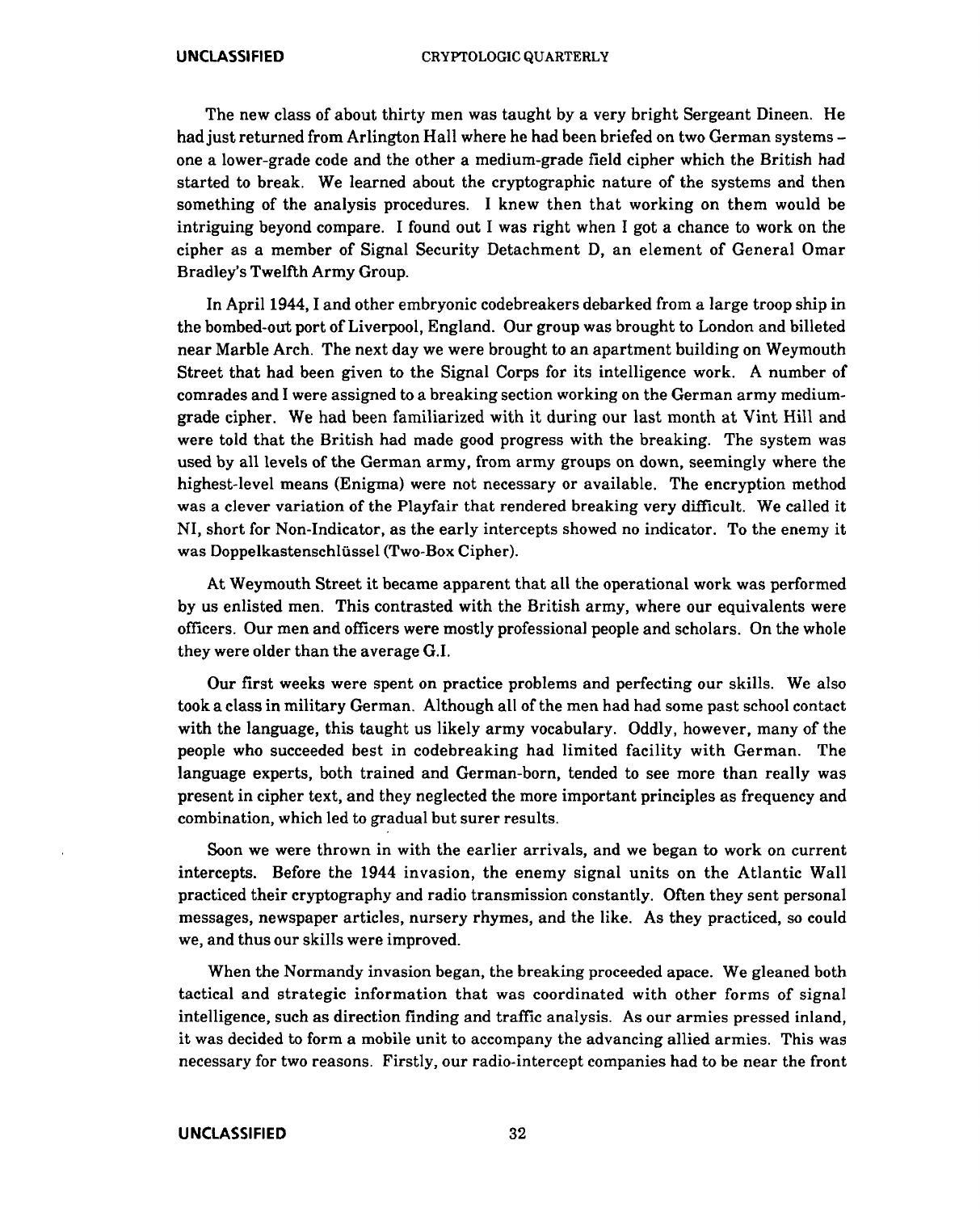in order to read enemy traffic more accurately. Secondly, they could send intercepts to us quickly by messenger.

I was chosen for this unit along with a mixture of the newer and the more experienced men. The unit was called Signal Security Detachment D, afterwards always S.S.D.D., and it was commanded by Lieutenant Colonel Charles Allen. We were attached to General Omar Bradley's Twelfth Army Group, but we always stayed by ourselves in the field.

S.S.D.D. consisted of various sections representing all phases of signal intelligence:

1. Cipher-breaking Team. This was my group. It was headed by Sergeant Howard Arnold, a fine cryptanalyst from Providence, Rhode Island, who later became president of a large department store in his home city. Besides continuing his own breaking activity, Howard supervised the group in a laid-back and thoughtful manner.

2. Codebreaking Section, headed by Sergeant James Wallace of North Dakota, a skilled and assiduous codebreaker. After the war Jim became a newspaper columnist in Brainerd, Minnesota. The enemy used code for lower-grade messages and for smaller units. He and his men were very successful.

3. Traffic Analysis Group was the largest. It studied message headings, radio frequencies, code signs of sending and receiving units, volumes of traffic, and more to derive indications of enemy placements and intentions. Led by Sergeant George Bauer, it was consistently productive.

4. Direction-finding Team, headed by my tentmate Sergeant Leonard Netzorg, successful Yale Law School graduate. It located and identified enemy units by triangulating bearings. Len later became an eminent attorney in Portland, Oregon; his career and views were the subject of a recent magazine article.

5. Emending Section. These German language experts removed mistakes from interpreted deciphered messages. Much of what was broken was so garbled that it required people very conversant in the language to make it coherent. Sergeant Hyman Sobel, a Harvard instructor, was in charge. The group's members were amazed at how we cryptanalysts broke traffic that was so full of errors, and we were surprised at their ability to make it understandable.

6. Intelligence Coordination Section. This group collated the information, evaluated it, and passed reports based on it to the Twelfth Army Group headquarters. It was headed by a very bright Master Sergeant Samuel Lieberman, whose ability was respected by all of us.

There was also a small photographic unit, a signal center, and the usual administrative personnel, motor transport, mess people, etc.

S.S.D.D. landed in Normandy. We started by living in the field and working under tents. We bivouacked in the countryside near such towns as Coutances, Laval, Chartres, and Meaux, and in the tiny Lorraine village of Mangiennes. Then came three months in the city of Luxembourg, where we were quartered in a school not far from the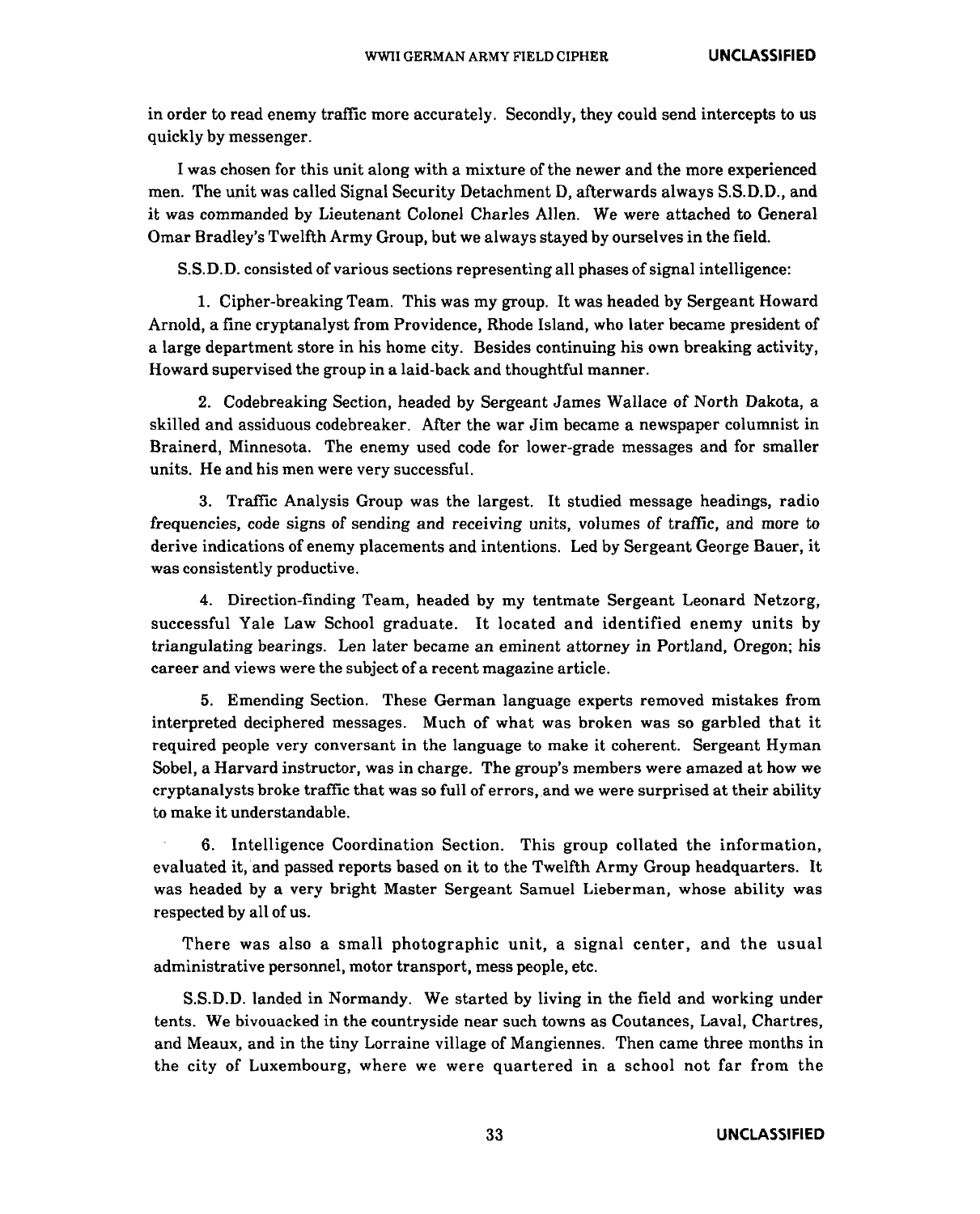headquarters of Generals Bradley and Dwight Eisenhower in the Hotel Alfa. After the Battle of the Bulge in December 1944, we went through parts of Belgium, entered Germany at Aachen, and after four months of movement, ended the war in Forchheim, north of Nuremberg.

As noted previously, all the operational work was performed by enlisted men. Many of the officers were sent by the Signal Corps to supervise subsidiary functions, such as transport and billeting, and had little knowledge of our work. Occasionally, men from the intercept units drifted in and out of the central groups, seemingly to absorb some notion of what was being done. Of course we had our own intelligence officers, and two in particular deserve special note for their hands-on attitude and productive work.

The officer supervising my cipher-breaking section was the very erudite Captain Benjamin Schwartz. He was a family man, over forty-five, who had volunteered to contribute his expertise to the war effort. Schwartz was skilled in Sanskrit, other ancient Indic languages, and several modern tongues, and he had headed departments for those exotic languages in the New York Public Library and the Library of Congress. He instructed us in cryptanalysis, watched over our daily efforts, and assumed a rather paternal role toward his men. He was a person who cared, and that meant a great deal.

Captain Howard Mendel supervised the traffic analysis team. He worked at it incessantly, and he was an intelligent and effective participant throughout. He was wounded in Luxembourg when a stray airplane bullet went through his side, but much to the relief of his men, their Howie soon recovered and came back.

Soon after we landed, an unexpected development struck our cipher-breaking section. Many of the approximately sixteen cryptanalysts – no matter how adept they had been in training classes - seemed unable to cope with a real-life situation in which a solution might not exist. A substantial portion of the enemy traffic could not be solved, and this uncertainty created a psychological barrier that stopped men before they started. As a consequence, many faltered and produced few results.

Four of our men did most of our breaking. They were George Hussey of Bronxville, New York, and Eric Porter of El Segundo, California, who worked marvelously together, Howard Arnold, and this writer.

Though we were the signal intelligence arm of the Twelfth Army Group, S.S.D.D. traveled by itself in the field. We were an isolated outfit, known only to the intelligence people. Our security and secrecy were superb, even within the outfit. People in one section knew very little about the doings in other sections. On a few occasions, senior officers from headquarters stopped by to express appreciation for our results, and they would mention a specific case or two that were outstanding.

Our daily intelligence production was notable from the start, but it reached a crescendo during the three months in Luxembourg. Our deciphered intercepts, traffic analysis, and direction finding indicated unusual enemy activity before the Battle of the Bulge began on 16 December 1944. I judge that people at army group headquarters simply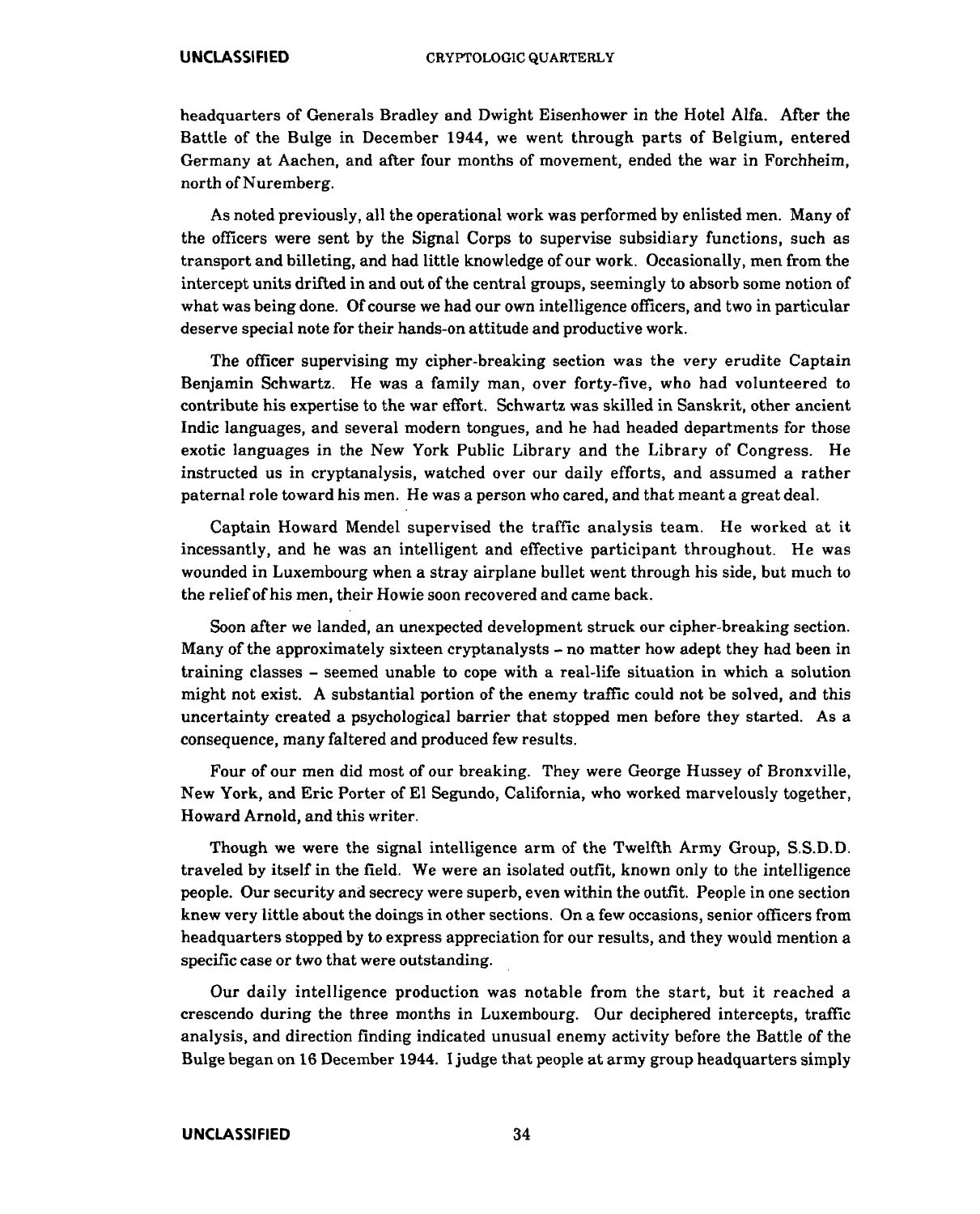did not evaluate these data properly. It probably seemed impossible to them for the Germans to stage a major armored offensive over unfavorable terrain, especially when most of their forces were tied up on the Russian front. After the Ardennes offensive was stopped a month later, the cipher section broke the radio traffic to the German units retreating from the Bulge. It revealed the detailed instructions to each unit as to exactly where it should be virtually every minute of the day. With the skies now clear, the Allied air forces made very effective use of this information.

In January, S.S.D.D. moved again through different parts of Belgium and entered Germany, remaining there until the end of the war. We stayed near Cologne, crossed the Rhine at Remagen, camped at Bad Wildungen, and were in Forchheim, Bavaria, on VE Day. We then moved to the town of Russelsheim, where everyone wondered what our destination would be in the war with Japan. But that soon ended, and gradually we worked our separate ways home.

Many of us had a strong affection for S.S.D.D. Our fellow soldiers were often quite accomplished and thoughtful. There were professors, attorneys, classical musicians, writers, and businessmen-all on their way to join the hopeful postwar world.

A short, personal epilogue: Several years later, I visited Captain Schwartz in Washington, D.C. He had stayed in the army and had become a colonel in Army Signal Intelligence. We were happy to see each other and had much to discuss. He thanked me for my wartime efforts and then offered me an immediate commission to reenlist and come to work with him. I'm afraid that my destiny was as a civilian, but it was gratifying to have the praise and appreciation of the boss.

# **NI DESCRIPTION AND BREAKING**

The medium-grade field cipher was called "Doppelkastenschlüssel" - Two-Box Cipher - by the Germans. Because the first messages when intercepted by the British bore no indicator, the Allies called it the Non-Indicator or NI system.

The NI was used from army groups to all lower units down to company level and carried both tactical and strategic information. It ranked just below the Enigma, the highgrade electromechanical machine cipher. The Enigma could not be distributed to the multitude oflower field units, and thus the NI served as a more practical hand system.

During the North African campaign, the British overran a German signal center and discovered the nature of the system.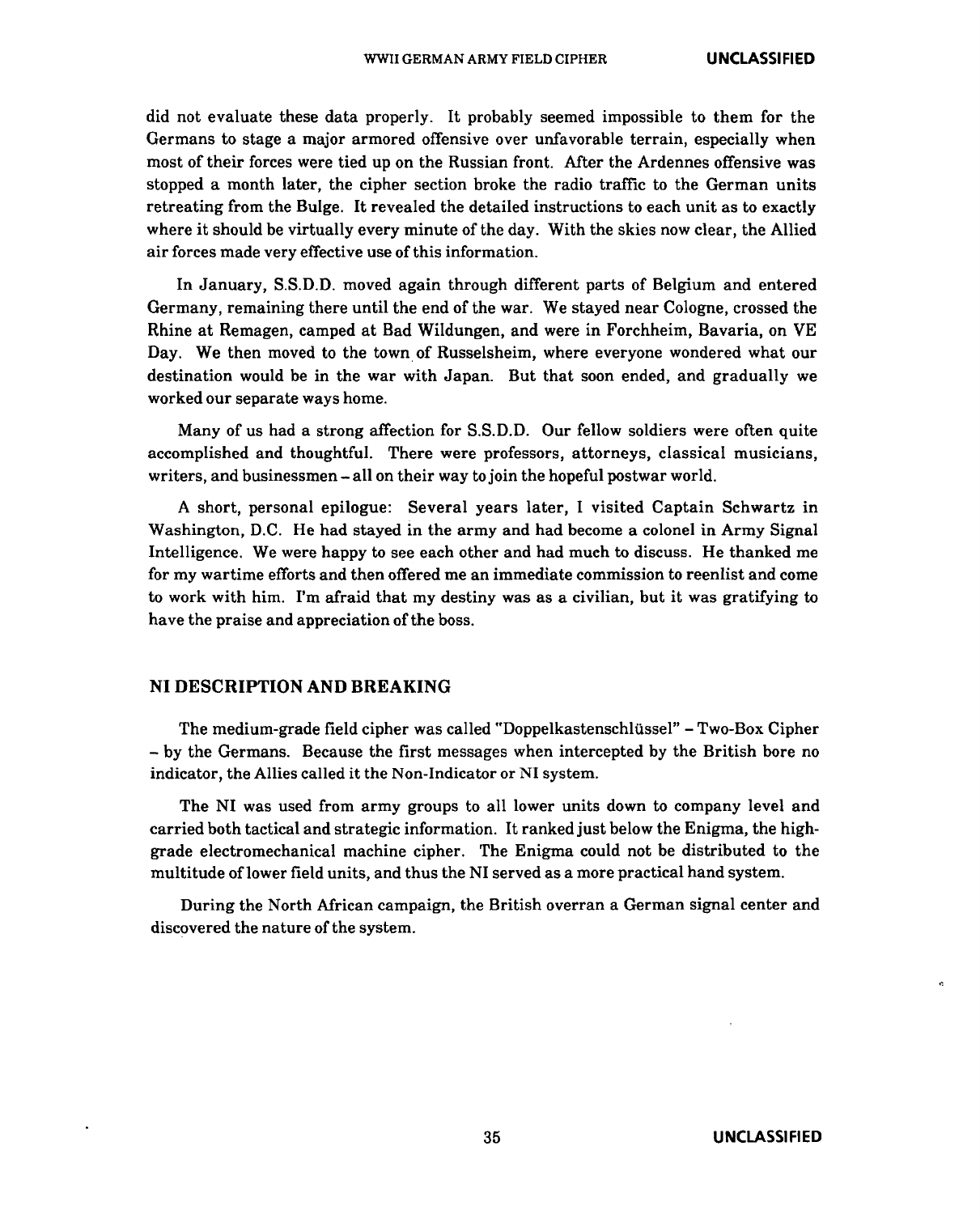# System Rules

The NI cipher combines a transposition, or more precisely, a seriation of the plain text, and then two Playfair-like encipherments. The apparatus of the system consists of two 5x5 random-alphabet squares (which omit J) such as those in figure 1.

|   | Box 1 |   |   |   |   |    | Box 2 |   |   |
|---|-------|---|---|---|---|----|-------|---|---|
| K | X     | N | z |   | G |    | А     | 0 | R |
| E | М     | О | в | P |   | Ħ  | н     | z | W |
| Ŀ | Q     | F |   |   | В | N  | Y     | C | Q |
| R | Α     | W | G | U | U |    | E     | М | X |
| н | s     | С | ח | Т | K | ι. |       | р | T |

Fig. 1. Enciphering boxes

A plaintext bigram, say EU, is enciphered by finding the first letter in Box 1 and the second letter in Box 2. In this case E is on row 2 of Box 1, and U is on row 4 of Box 2. The two letters are considered as diagonal corners of a rectangle, and the intermediate cipher bigram is those two letters which complete the rectangle, namely VR.

|   | Box 1 |              |   |   |   |   | Box 2 |   |   |
|---|-------|--------------|---|---|---|---|-------|---|---|
| K | X     | N            | z | v | G | S | А     |   | R |
| E | M     | О            | B | P |   | F | H     | Z | W |
| L | Q     | $\mathbf{F}$ |   |   | в | N | Y     | C | Q |
| R | А     | W            | G | U | U |   | E     | M |   |
| н | s     | С            |   | ጥ | ĸ | L | D     | P | т |
|   |       |              |   |   |   |   |       |   |   |

Fig. 2. First encipherment

The bigram VR is now itself enciphered just as the original plaintext bigram was and the resultant diagonals form the final cipher letters - QZ.

|             | Box 1            |             |        |             |             |             | Box 2            |             |                  |
|-------------|------------------|-------------|--------|-------------|-------------|-------------|------------------|-------------|------------------|
| E<br>L<br>R | X<br>м<br>Q<br>А | N<br>F<br>W | В<br>G | v<br>P<br>Ħ | 6<br>в<br>U | S<br>F<br>N | А<br>Н<br>v<br>E | Z<br>С<br>M | R<br>W<br>Q<br>X |
| н           | S                | C.          | D      | Т           | ĸ           | Ŀ           | D                | P           | ጥ                |

Fig. 3. Second encipherment

In this way EU becomes QZ in cipher.

### UNCLASSIFIED 36

•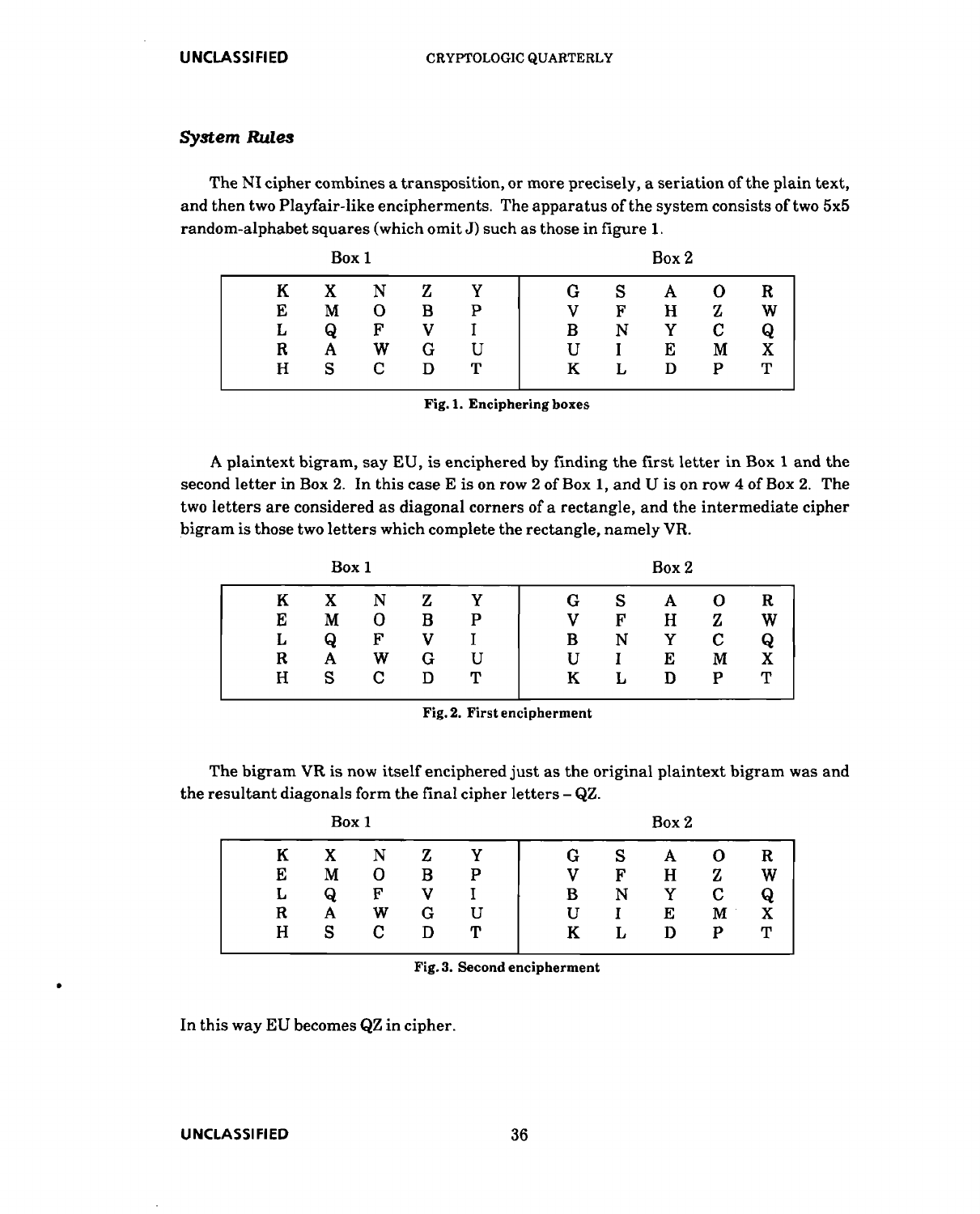If the two letters of a bigram to be encrypted lie along the same line in both boxes, we take the letters immediately to the left as cipher values. These we called liners. ·For example,  $DL = KC$ . The rectangular cases we called diagonals.

|    | Box 1 |   |   |   |   |   | Box 2 |   |   |
|----|-------|---|---|---|---|---|-------|---|---|
| Κ  | X     | N | Z |   | G | S | А     | U | R |
| E  | М     | О | в | P | v | F | н     | Z | W |
| L. | Q     | F |   |   | В | N | Y     | C | Q |
| R  | Α     | W | G | U | H |   | E     | М | х |
| н  | S     | С | ח | Т | Κ |   | D     | P | ጥ |
|    |       |   |   |   |   |   |       |   |   |

Fig. 4. Linear encipherment

For cryptanalytic purposes it is important to see that four combinations of diagonals (D) and liners (L) exist:

|              | D-D | D-L       | L-D | L-L |
|--------------|-----|-----------|-----|-----|
| Plain text   | en  | ea        | gi  | yr  |
| Intermediate | FL  | <b>HK</b> | UW  | ΟZ  |
| Cipher text  | NC  | TT        | XP  | HМ  |

The seriation of the plain text consists of writing in blocks of two lines of twenty-one letters each. For example, using the first line of Heine's poem "Die Lorelei":

> Ich weiss nicht was soll es bedeuten dass ich so traurig bin

and replacing the common *ch* combination with q:

|     |     |  |  | qweissniqtwassollesb                      |  |  |  |  |     |   |   |                                                                               |
|-----|-----|--|--|-------------------------------------------|--|--|--|--|-----|---|---|-------------------------------------------------------------------------------|
|     |     |  |  | e de utendassiq sotrauri                  |  |  |  |  |     |   |   |                                                                               |
| g b |     |  |  |                                           |  |  |  |  |     |   |   |                                                                               |
| i n |     |  |  |                                           |  |  |  |  |     |   |   |                                                                               |
|     |     |  |  |                                           |  |  |  |  |     |   |   | The vertical bigrams (I-E, Q-D, W-E, etc.) are the pairs actually enciphered: |
|     |     |  |  | G G Y Q Q D C M A R N E R Q W M B G Q T B |  |  |  |  |     |   |   |                                                                               |
| i   |     |  |  | qweissniqtwassollesb                      |  |  |  |  |     |   |   |                                                                               |
|     |     |  |  | e deutendassiqs otrauri                   |  |  |  |  |     |   |   |                                                                               |
|     |     |  |  | U Z Y Z S Z I Q I Q I Y A R U F           |  |  |  |  | S T | Z | U | - N                                                                           |
|     | X B |  |  |                                           |  |  |  |  |     |   |   |                                                                               |
|     | g b |  |  |                                           |  |  |  |  |     |   |   |                                                                               |
| i   | n   |  |  |                                           |  |  |  |  |     |   |   |                                                                               |
| P   | 0   |  |  |                                           |  |  |  |  |     |   |   |                                                                               |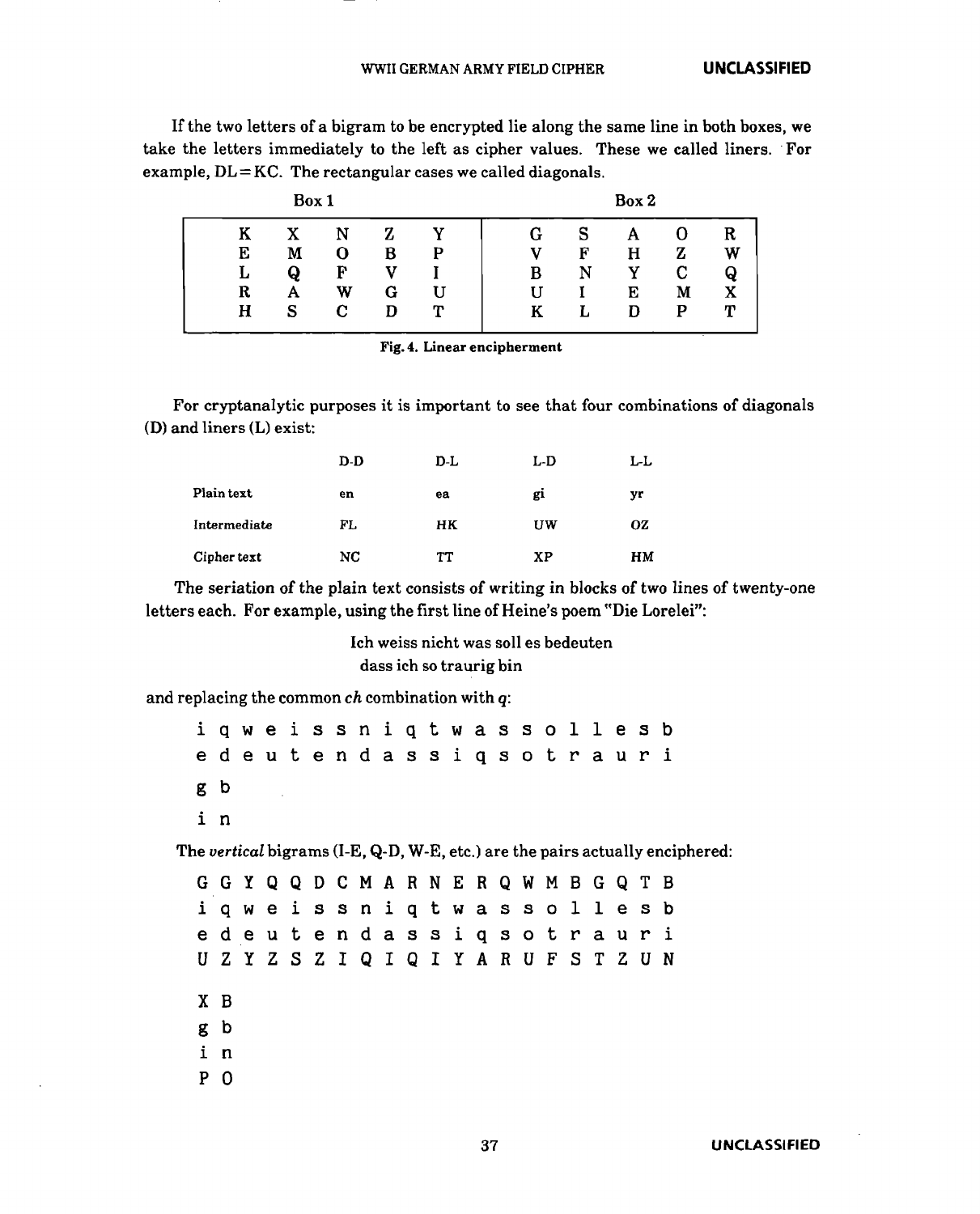The cipher text is then read off horizontally in groups of five letters for transmission.

GGYQQ UFSTZ **DCMAR** UNXBP NERQW 0 MBGQT BUZYZ SZIQI WIYAR

## **German Communication Protocols**

Each German division had its own set of cipher boxes. It was assigned six different boxes for each day. These were paired in different combinations for each day's eight threehour periods. In effect, there were eight keys per day.

The German encipherers followed certain conventions, though they grew lax as the war progressed. They placed an X before and after all numbers, proper names, place names, sentences, within abbreviations, and at the end of plain texts having an odd number of letters. As a result, plaintext X had an abnormally high frequency and tended to mask the identification of the usual high-frequency German letters.

The word *zwei* ("two") was changed to *zwo,* and *ch* plain text was changed to *q,*  distorting the frequency of *q* also. The use of occasional "quatsch" (German for nonsense) sequences was encouraged to distort combinations and frequencies.

All in all, the Germans seemed to feel that the NI system was impervious to timely cryptanalysis. They had readied a different system on general security grounds but kept the NI right to the end.

# **Some Cipher Security Considerations**

The seriation (vertical reading of the plaintext bigrams) ensured that the enciphered bigrams were not same letter combinations of normal German text. The most frequent ciphertext bigrams certainly did not reflect the most frequent German combinations (en, *er, ei, ie, in,* etc.). What the ciphertext bigrams did reflect was the individual frequencies of disconnected German letters taken two at a time. The most frequent NI cipher bigram had a good possibility of representing plaintext *ee,* for example, but this was by no means always the case.

Even knowing the mechanics of the system, we found that the reconstruction of the cipher boxes was extremely difficult because of the double encipherment feature. No doubt the German signal experts counted heavily on this.

By using different boxes for each division and by changing the boxes every three hours of every day, the Germans made the cipher uncomfortably close to a one-time pad system unbreakable in theory and practice. Nevertheless we broke it and, generally, in useful time.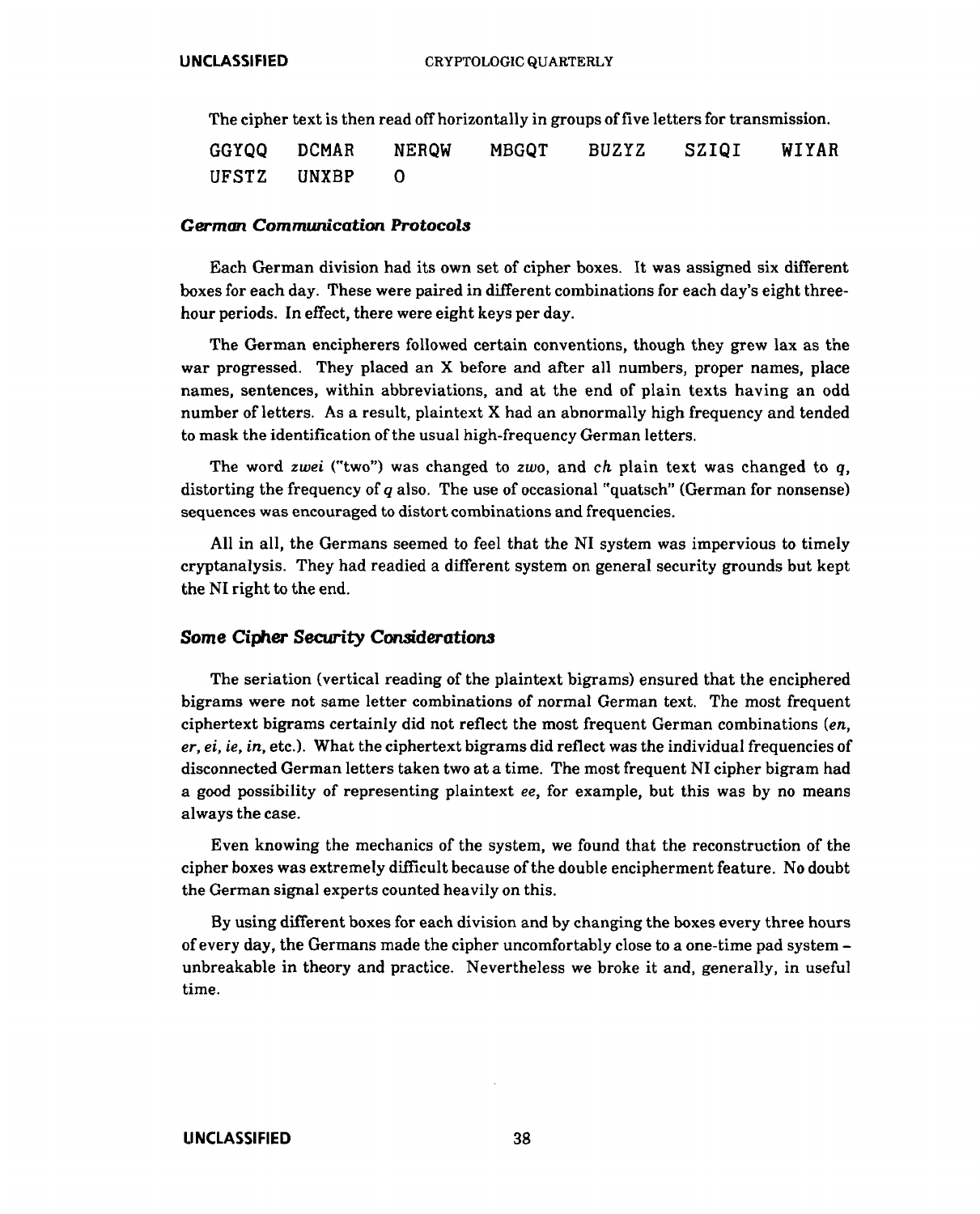# AIDS TO CRYPTANALYSIS: THE INITIAL BREAKS

Each message was preceded by three-letter callsigns of the sending and receiving units and the time of day. Our traffic analysis teams were quite adept at identifying them. This plus the assigned radio frequency used aided in sorting the messages by unit - and therefore by key.

In cryptanalyzing the NI system, we used very large sheets of paper, colored pencils, and good erasers. These sheets and colors cannot be fairly reproduced in a journal. I will describe our analytic tools, show how we used them, and then leave it to the initiative of the reader to complete the analysis to reach the final plain text.

| 1205       |                         |       |     |     |               |              |              |                                       |                               |            |             |           |             |             |         |              |             |              |              |         |     |
|------------|-------------------------|-------|-----|-----|---------------|--------------|--------------|---------------------------------------|-------------------------------|------------|-------------|-----------|-------------|-------------|---------|--------------|-------------|--------------|--------------|---------|-----|
| MXY        | $A - V$ D               |       |     |     |               |              |              | L V V K X R K C X V R B X A B A S K D |                               |            |             |           |             |             |         |              |             |              |              |         |     |
| URT        |                         | D.    | F   | X   |               |              |              | EGKMN                                 |                               | Z          | $\mathbf I$ | W         | $\mathbf B$ | $\mathbf T$ | A W     | $\mathbf{P}$ | $\mathbf F$ | Y O          |              | K E     |     |
|            | $B-G K S Q$             |       |     |     |               |              | A V          |                                       | ISKSN                         |            |             |           |             | $U$ $T$     |         |              | EKOCK       |              | $\mathbf{C}$ | G.      | - F |
|            |                         | V     | U   | A Z |               | N            | $\mathbf{R}$ |                                       | I M Z R                       |            |             | W         | $\mathbf I$ | F           | G K K K |              |             | L            | T            | Т       | D   |
|            | $C-W$ $P$ $N$           |       |     |     | M             |              |              | Y Y K G C C D Y M W O                 |                               |            |             |           |             |             |         | K            | $\mathbf F$ | I.           |              | S M Q   |     |
|            |                         | Т     | D   | Q   | $\mathbf{Y}$  |              | C X K        |                                       | D Y P                         |            |             | O P       |             |             |         |              | ISZFLS      |              |              | OAE     |     |
|            | $D-UQD$                 |       |     |     | OUNK          |              |              |                                       | INDH                          |            |             |           |             | GOYPHM      |         |              |             | $\mathbf{K}$ | N            | Y B     |     |
|            |                         | $I$ Q |     | M   | Q Y           |              | D K          |                                       | B F A G Q D M D A A I         |            |             |           |             |             |         |              |             |              |              | OYF     |     |
|            | $E - D O E$             |       |     |     | <b>RFBP</b>   |              |              |                                       | V P U                         |            |             |           |             |             |         |              |             |              |              |         |     |
|            |                         |       |     |     |               |              |              | L K D I O R E M Q O                   |                               |            |             |           |             |             |         |              |             |              |              |         |     |
|            |                         |       |     |     |               |              |              |                                       |                               |            |             |           |             |             |         |              |             |              |              |         |     |
| 1215       |                         |       |     |     |               |              |              |                                       |                               |            |             |           |             |             |         |              |             |              |              |         |     |
| REX        | $F-M$ U M V             |       |     |     |               | I            |              | B V O                                 |                               |            |             |           |             |             |         |              |             |              |              |         |     |
| <b>IXY</b> | P Q K O I W D U         |       |     |     |               |              |              |                                       |                               |            |             |           |             |             |         |              |             |              |              |         |     |
| 1240       |                         |       |     |     |               |              |              |                                       |                               |            |             |           |             |             |         |              |             |              |              |         |     |
| ZBT        | G-KLOAZWSEZUCKSPKOTXCYU |       |     |     |               |              |              |                                       |                               |            |             |           |             |             |         |              |             |              |              |         |     |
| <b>QLS</b> |                         |       |     |     | KSLF          |              |              | Q M F D X D P Z Q X N M O V K D S     |                               |            |             |           |             |             |         |              |             |              |              |         |     |
|            | $H-C X S Z O K W$       |       |     |     |               |              |              |                                       |                               |            |             |           |             |             |         |              |             |              |              |         |     |
|            |                         |       |     |     | K C A C M K P |              |              |                                       |                               |            |             |           |             |             |         |              |             |              |              |         |     |
|            |                         |       |     |     |               |              |              |                                       |                               |            |             |           |             |             |         |              |             |              |              |         |     |
| 1305       |                         |       |     |     |               |              |              |                                       |                               |            |             |           |             |             |         |              |             |              |              |         |     |
| RLS        | I-KNDCVMKSANILYSMCAPWBQ |       |     |     |               |              |              |                                       |                               |            |             |           |             |             |         |              |             |              |              |         |     |
| <b>BNQ</b> |                         |       | K S | U   | P             |              |              | OKZKAQIKCLSKW                         |                               |            |             |           |             |             |         |              |             |              |              | S X C G |     |
|            | $J - Y K C$             |       |     |     | $S$ I         |              | U            | T                                     |                               |            |             | O S G M D |             |             |         |              | OGKKCK      |              | 0            | 0 H     |     |
|            |                         | W     | L   | D   | M             | Z            | Z            |                                       | P K A S Y A R Z K Q M K V Z B |            |             |           |             |             |         |              |             |              |              |         |     |
|            | $K - N$ $C$ $F$         |       |     |     | Y             | $\mathbf{K}$ | F            |                                       |                               |            |             |           |             |             |         |              |             |              |              |         |     |
|            |                         |       |     | LUT |               | T Z A        |              |                                       |                               | $\sim 100$ |             |           |             |             |         |              |             |              |              |         |     |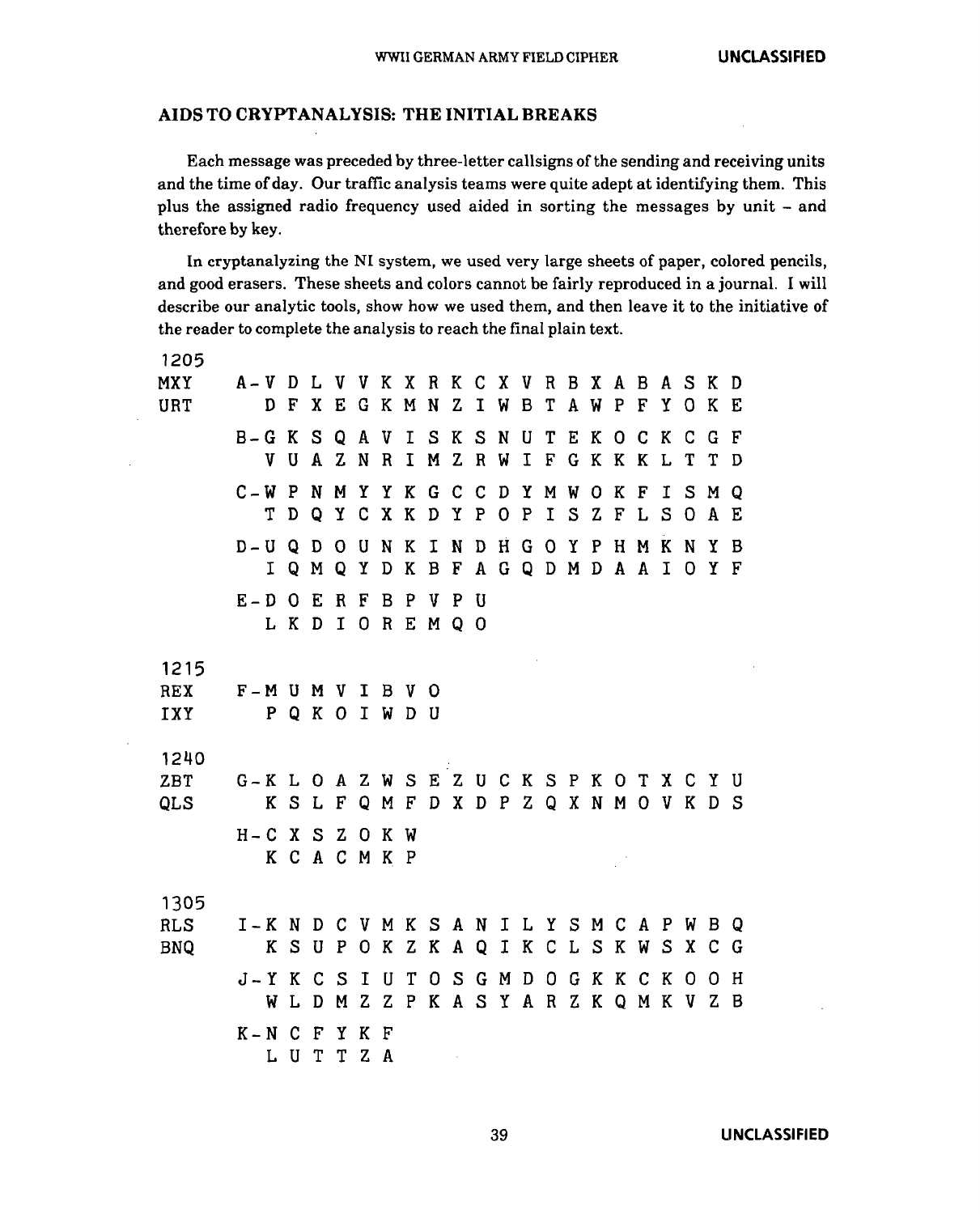| 1340       |                  |             |                |              |                     |        |              |              |         |   |           |     |              |                           |                         |             |              |              |          |             |     |
|------------|------------------|-------------|----------------|--------------|---------------------|--------|--------------|--------------|---------|---|-----------|-----|--------------|---------------------------|-------------------------|-------------|--------------|--------------|----------|-------------|-----|
| <b>DEF</b> | L-KUGYXKWSKRMKAU |             |                |              |                     |        |              |              |         |   |           |     |              |                           | $\overline{\mathbf{0}}$ | V           | H K          |              | K        | N C         |     |
| GHI        |                  | K K         | B              | W            | W                   | Z.     | H            |              | M M Z U |   |           | K   | E            | B K                       |                         | B           | G            | K            | F        | I.          | -P  |
|            | $M - V$          | $C$ $G$     |                |              | D S O L C K O K I W |        |              |              |         |   |           |     |              | $\mathbf{A}$              |                         | SVK         |              | $\mathbf{F}$ | S        | U           | A   |
|            | B                | $\mathbf 0$ | Q              | 0            | V                   | S      | $\mathbf{R}$ |              | PLK     |   | QI        |     | $\mathbf{B}$ | F                         | $\mathbf R$             | M           | K            | -S           | X        | $\mathbf I$ | N   |
|            | $N-S N$          |             | $\overline{0}$ | $\mathbf{O}$ | V                   | A      |              |              |         |   |           |     |              |                           |                         |             |              |              |          |             |     |
|            |                  | A Z M K R P |                |              |                     |        |              |              |         |   |           |     |              |                           |                         |             |              |              |          |             |     |
|            |                  |             |                |              |                     |        |              |              |         |   |           |     |              |                           |                         |             |              |              |          |             |     |
| 1350       |                  |             |                |              |                     |        |              |              |         |   |           |     |              |                           |                         |             |              |              |          |             |     |
| POR        | O-TCKU           |             |                |              |                     |        |              |              |         |   |           |     |              |                           |                         |             |              |              |          |             |     |
| <b>CLV</b> |                  | N U K O     |                |              |                     |        |              |              |         |   |           |     |              |                           |                         |             |              |              |          |             |     |
| 1415       |                  |             |                |              |                     |        |              |              |         |   |           |     |              |                           |                         |             |              |              |          |             |     |
| <b>QZB</b> | $P - V$          | D           | L              | V            | V                   | K      | B            |              |         |   | U O U S H |     | W            | $\boldsymbol{\mathrm{V}}$ | D                       | Y           | Е            | B            | $\Omega$ | -0          | G   |
| <b>LTS</b> | D.               | F           | X.             | Е            | G                   | K      | Z            | W            |         |   | Z K A Z X |     |              | D                         | $\mathbf F$             | P           | D            | 0            | A        | Z           | - 0 |
|            |                  |             |                |              |                     |        |              |              |         |   |           |     |              |                           |                         |             |              |              |          |             |     |
|            | Q – K<br>K.      | F<br>P      | U<br>D         | K<br>K       | Y<br>E              | L<br>W | K<br>I       | U<br>D       | G<br>V  | K | OKIX<br>T | M   | М            | W<br>X                    | C S                     | ZL.         | - 0<br>N     | X<br>R       | F<br>Χ   | K<br>B      | -C  |
|            |                  |             |                |              |                     |        |              |              |         |   |           |     |              |                           |                         |             |              |              |          |             | P.  |
|            | $R - X P$        |             |                | B T          | M                   | K      | $\mathbf F$  |              |         |   | OTLSCDA   |     |              |                           | N                       |             | I M          | $\mathbf{P}$ |          | S P Z       |     |
|            | N                | Q           | F              | B            | D                   | K      | S            | $\mathbf{z}$ | Q P     |   |           | A A | B            |                           | R I                     | $\mathbf I$ | $\mathbf{P}$ | Q            | A        |             | X T |
|            |                  |             |                |              |                     |        |              |              |         |   |           |     |              |                           |                         |             |              |              |          |             |     |

Fig. 5. Transcribed messages for a single period

Usually we needed a sufficient number ofletters in the same key to make inroads into the cipher. We were delighted if many more letters arrived for a three-hour period, but often not enough traffic was intercepted to afford us an entry.

To illustrate the solution of the cipher, I have composed a sample problem of eighteen lines of cipher text supposedly intercepted from units of one division during a three-hour period. Also listed are the times of transmission and the callsigns of the sending and receiving radio stations. Each pair of lines is given a line identification letter (see Fig. 5).

The messages have been manipulated to allow showing a number of techniques in a relatively short space. This sample is much less difficult than the messages we encountered, although the language is typical of the German radio traffic of the time.

Knowing how the system worked, we were able immediately to rewrite the intercepted messages in two lines of twenty-one letters each. Once the messages were in this form, we made a bigram frequency - one of our most useful tools. The count was made in a 25x25 matrix on graph paper.

Each line of the problem was given an identifying letter at the left, as can be seen in -figure 6;  $\cdot$  When a bigram was entered on the frequency count, that line-identification letter was entered in the appropriate square instead of a tally mark allowing us to locate the occurrences rapidly (see Fig. 6).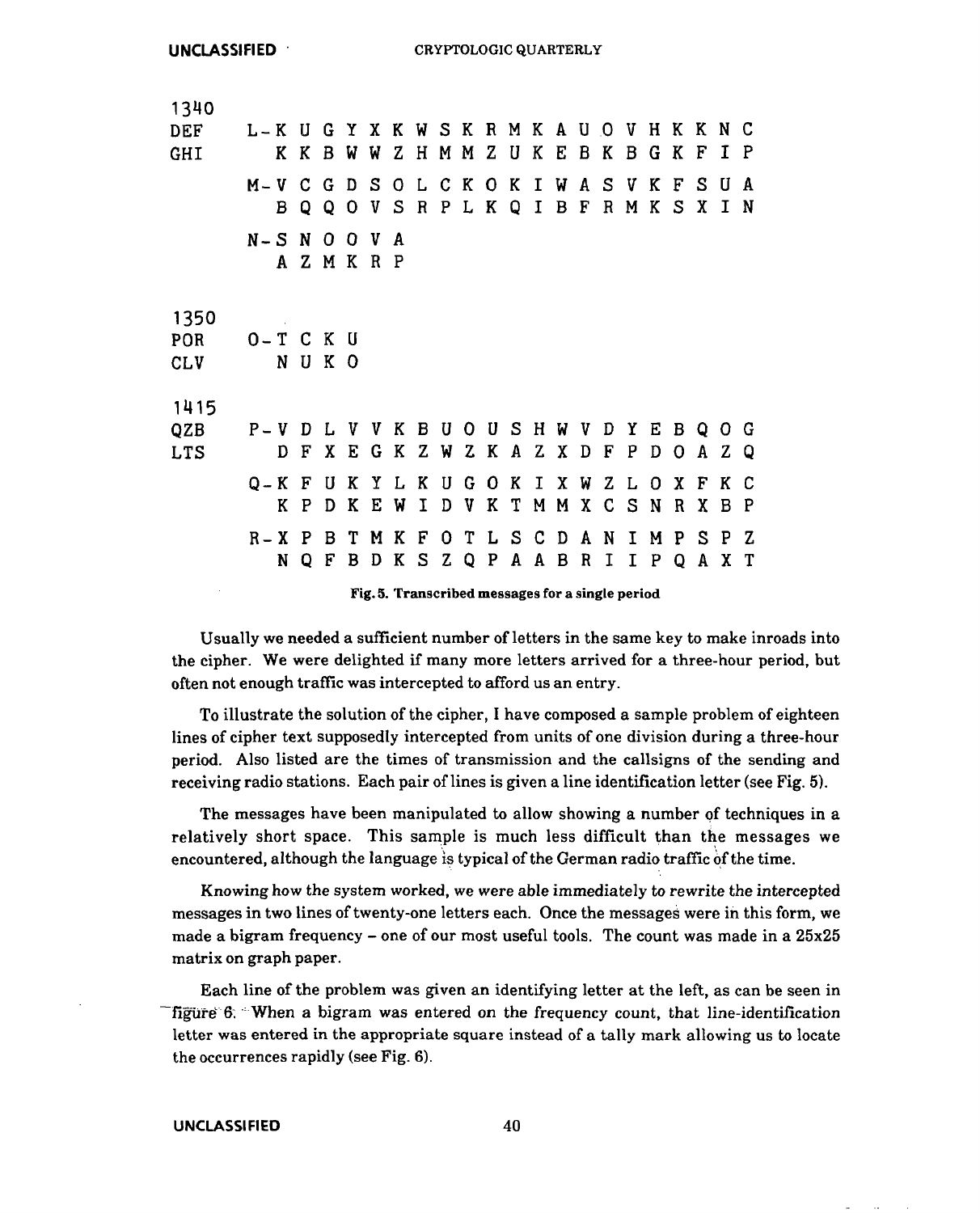With the frequency count as a guide, we attacked the messages using a technique we called anagramming. This started with an assumption - an educated guess - followed by a good deal of trial and error. The intent was to substitute these plaintext assumptions throughout the problem, check surrounding values, and search for clues to expand our guesses.

We could not immediately start reconstructing the boxes even when our assumptions were corroborated because of the double-encipherment feature. The middle bigram is unknown, and a workable number of plaintext values must be ascertained before a start can be made in forming the boxes.

In the frequency count, we find that KK cipher text stands out with the highest count by far. We can start by assuming that it represents *ee.* We replace KK with *ee* throughout the text and see where it leads us.

The Germans often sent very short messages that reflected basic military necessities and which were therefore constantly repeated. The most common six-, eight-, ten-, and twelve-letter messages were known to us. Curiously, we were almost never given information about the military situation that might yield more specific probable words for our attacks. I don't know why. Perhaps it was security, perhaps ignorance, perhaps lack of time.

Note Line 0 in our sample problem:

| Line O – |  | T C K U |  |
|----------|--|---------|--|
|          |  | N U K O |  |

To the experienced eye, this is a dead giveaway. The Germans were constantly asking, "What is your position?" or *wie lage.* The phrase might be preceded by a "please" or "request" or an addressee, but time was critical, and the eight-letter message was common.

We thus have assurance that our  $KK = ee$  assumption is probably correct, and we have:

> LineOw i *e* 1 T C K U N U K 0 a g *e* x

Our initial assumption has grown: We now have plaintext pairs *wa, wg,* and *lx.* 

The Germans used many stereotyped openings. With experience, we cryptanalysts could recognize them. For instance, messages frequently began with  $an$  ("to") followed by the person or unit receiving the signal.

We are fortunate in having three of our practice messages begin with KK cipher text. In German military text, about 95 percent of the time a message starts with  $e$ , the opening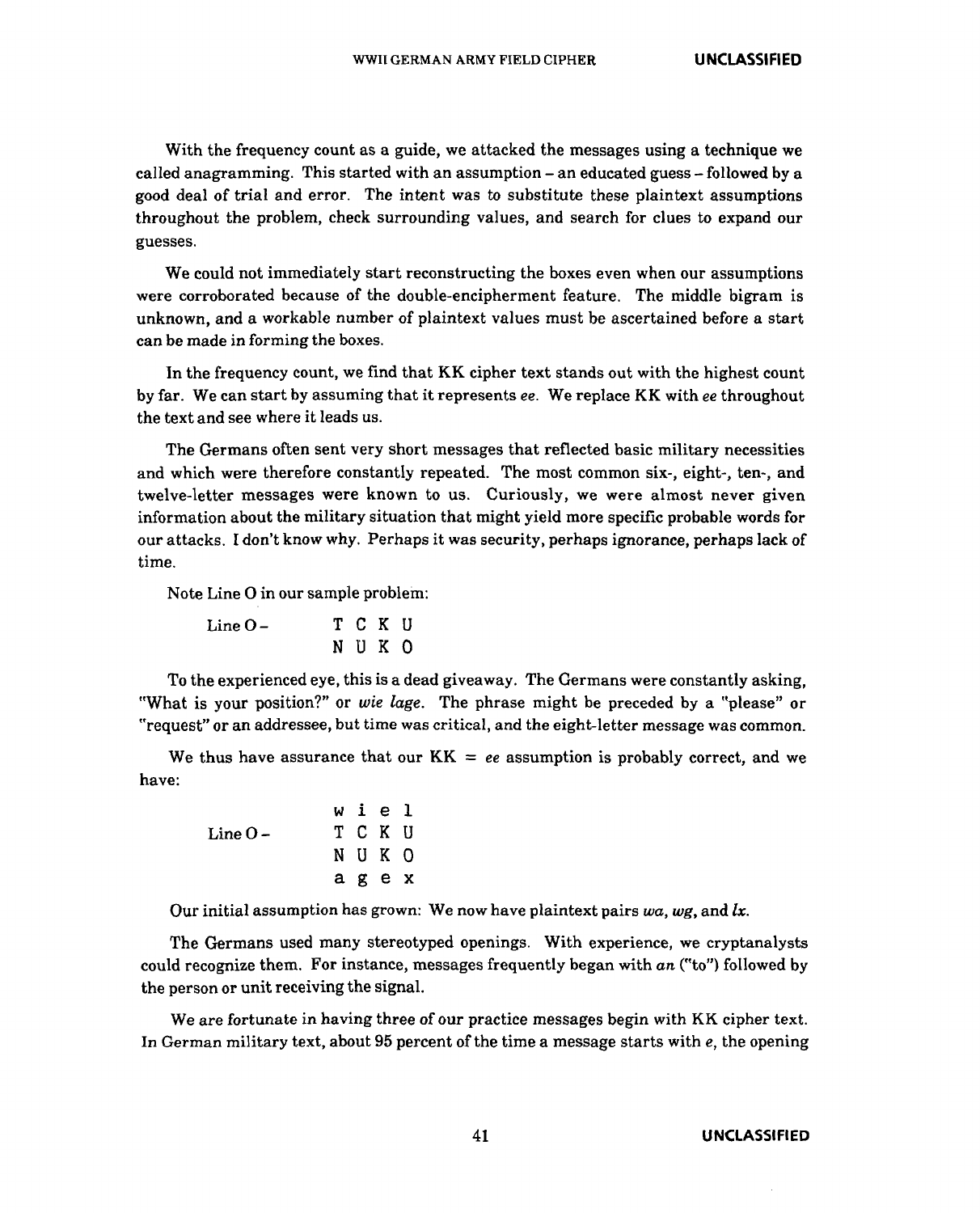# **UNCLASSIFIED** CRYPTOLOGIC QUARTERLY

 $\sim 10^{-1}$ 

 $\mathcal{L}^{\mathcal{A}}$ 

|                           | A                      | B           | $\mathbf C$ | D        | E       | F    | $\bf G$ | $\mathbf H$ | $\mathbf I$ | K                         | L  | M       | N                | 0                      | $\mathbf P$    | Q           | R            | ${\bf S}$    | T           | U  | V  | W           | X         | Y           | Z                    |
|---------------------------|------------------------|-------------|-------------|----------|---------|------|---------|-------------|-------------|---------------------------|----|---------|------------------|------------------------|----------------|-------------|--------------|--------------|-------------|----|----|-------------|-----------|-------------|----------------------|
| A                         | I                      |             |             |          | г       | GМ   |         |             |             |                           |    |         | BМ               |                        | AN             |             | R            |              |             |    |    | I           |           | A           |                      |
| в                         | A                      |             | 1           |          |         | ADR. |         |             |             |                           |    |         |                  | P                      |                |             |              |              |             |    |    | F           |           |             | P                    |
| $\mathbf C$               | R                      |             |             |          | $\bf J$ |      |         |             | A           | BGH                       |    | J       | м                |                        | CGL<br>LМQ     | м           |              |              | в           | кo |    |             |           | c           |                      |
| D                         | DJ                     | R           |             | A        |         | APP  |         |             |             |                           | Е  | D       |                  | с                      |                |             |              |              |             | L  |    |             |           |             |                      |
| E                         |                        |             |             | EGP      |         |      | в       |             |             |                           |    |         |                  |                        |                |             |              |              |             |    |    |             |           |             |                      |
| F                         | ĸ                      |             |             | в        |         |      |         |             |             |                           | c  |         |                  | E                      | Q              |             |              |              | MR          | K  |    |             | Q         |             |                      |
| G                         |                        | L           |             | C        |         |      |         |             |             |                           |    |         |                  |                        |                | DM<br>P     |              | J            | в           |    | BQ |             |           |             | J                    |
| H                         | D                      | J           |             |          |         |      | DL      |             |             |                           |    |         |                  |                        |                |             |              |              |             |    |    |             |           |             | $\boldsymbol{\rm P}$ |
| 1                         |                        | D           |             |          |         |      |         |             | BEI<br>MR   |                           |    | Q       |                  |                        |                |             |              | c            |             |    |    |             |           |             | J                    |
| K                         |                        | Q           |             |          |         | CL   |         |             | D<br>Q      | raa bj<br>boc m<br>dm     |    | г       | G                |                        |                | <b>JM</b>   |              |              | Q           | в  |    |             |           |             | AВC<br>KL            |
| L                         |                        |             |             |          |         |      |         |             |             | M<br>Brit<br>Brit<br>Brit |    |         |                  | R                      |                |             | M            | СQ           |             |    |    | Q           | ሊዮ        |             |                      |
| М                         | CD                     |             | R           |          |         |      |         |             | c           | FI                        |    |         |                  |                        | FR             |             |              | 1            |             | L  |    |             |           | CJ          |                      |
| N                         |                        |             |             | D        |         | D    |         |             | LR.         |                           | к  |         |                  | D                      |                | CI          |              | $\mathbf{I}$ |             |    |    | o           |           |             | $\mathbf N$          |
| 0                         |                        |             |             | D        |         |      |         |             |             | EJL<br>мo                 | BJ | GН<br>N | Q                |                        |                | D           | J            | М            |             | F  | J  |             |           |             | CJP<br>PR            |
| $\mathbf{P}$              |                        |             |             | 'CD      | E       |      |         |             |             |                           |    |         |                  |                        |                | ERR         |              | 1            |             |    |    |             | $_{GR}$   |             |                      |
| Q                         |                        |             |             |          | C       |      | 1       |             |             |                           |    |         |                  |                        |                | D           |              |              |             |    |    |             |           |             | B                    |
| R                         |                        |             |             |          |         |      |         |             | Е           |                           |    |         | A                |                        |                |             |              |              | А           |    |    |             |           |             | L                    |
| S                         | <b>BHJ</b><br>NPR<br>R |             |             |          |         | G    |         |             |             | I                         | I  | BJ<br>L |                  | AC                     |                | G           | BM           |              |             |    | М  |             | М         |             |                      |
| T                         |                        | R           |             |          |         | в    |         |             |             |                           |    |         | $\circ$          | G                      | J              | R           |              |              |             |    |    |             |           |             |                      |
| U                         |                        | $\mathbf L$ | L           | GQQ      |         |      |         |             | <b>BDM</b>  | LO                        |    |         | ${\bf E}{\bf O}$ |                        |                | $\mathbf F$ |              | G            |             |    |    | $\mathbf P$ |           | $\mathbf D$ | ${\bf J}$            |
| $\boldsymbol{\mathrm{V}}$ |                        | LM          |             | AFP<br>P | AP.     |      |         |             |             |                           |    | BM      |                  | $\mathbf{F}\mathbf{I}$ |                |             | ${\bf BM}$   |              |             |    |    |             |           |             |                      |
| $\mathbf W$               |                        | $\mathbf M$ |             |          |         | L    |         |             |             | ${\bf G}$                 |    |         | н                |                        |                | $\mathbf c$ | $\mathtt{C}$ |              |             |    |    |             | <b>PQ</b> |             |                      |
| $\mathbf X$               |                        |             | $\bf H$     |          |         |      |         |             |             | ${\bf AQ}$                |    |         | ${\bf R}$        |                        |                |             | $\mathbf{Q}$ |              |             |    | G  | AL          |           |             |                      |
| Y                         |                        |             | ${\rm CI}$  | G        | Q       |      |         |             |             | $\mathbf D$               |    |         |                  |                        | C <sub>P</sub> |             |              | ĸ            |             |    |    | $\rm{JL}$   | с         | D           |                      |
| $\mathbf{z}$              |                        |             | ЯQ          |          |         |      |         |             |             |                           |    |         |                  |                        |                | $\mathbf G$ |              |              | $\mathbf F$ |    |    |             | G         |             |                      |

Fig.6.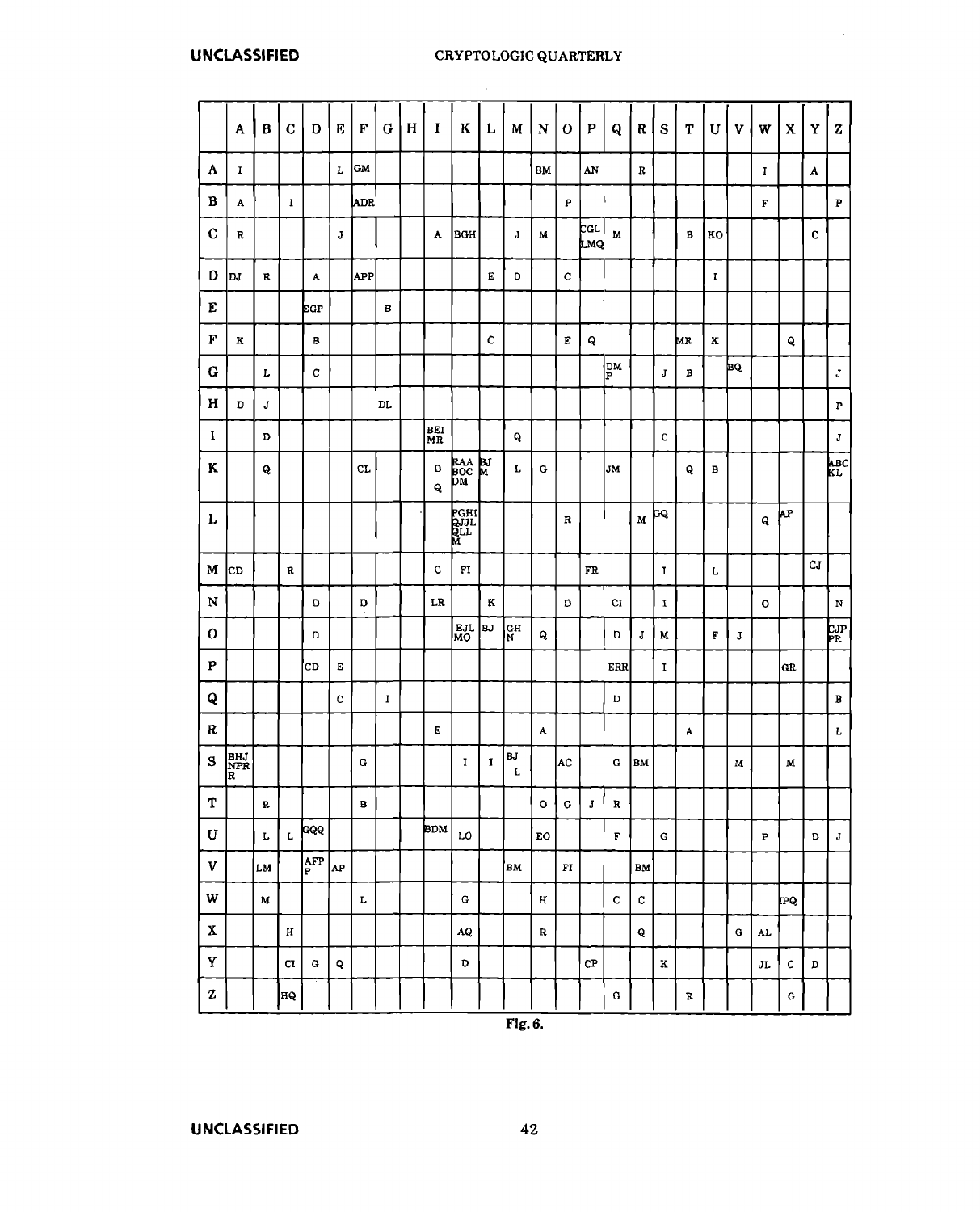words will be one of four: *erbitte* ("request"), *eigene* ("our, our own"), *ein* ("a"), and *eins*  ("one"). Let us see how this works in our text.

If we try *erbitte* in Line I, the fina] *e* fal1s on ciphertext KZ, which has a high frequency. (Frequencies are always our strong ally.)

e r b i t t e Line  $I - K N D C V M K S A$ . K S U P O K Z K A . . . . e

KZ also occurs in line L in position 6. This is a perfect opening for *eigene:* 

e i g e n e e Line L- K U G Y X K W S K R M K A . K K B W W Z H M M Z U K E . e e

Although these are only the upper values of bigrams, when they are substituted throughout the text, we gain opportunities for assumptions for additional anagramming. For example, bigram CP in Line I has a rather high frequency, and it is a good assumption that the bottom plain text letter is *e.* 

We now examine other lines, with our assumed plain text entered, and see what can be done:

Line A e e n n e VDLVVKXRKCXVRBXABASKD DFXEGKMNZIWBTANPFYOKE e

Units in the field constantly sent reports to various headquarters. German operations officers in a unit's staff (G-3 in American nomenclature) had the designator la. Messages to higher headquarters often began *"an roem eins Anton"* ("to roman numeral one Anton" - "Anton" being the German phonetic equivalent of our "Able"). Line A has several values that fit this possibility:

|            | anxroemxeinsxanton e  |
|------------|-----------------------|
| $Line A -$ | VDLVVKXRKCXVRBXABASKD |
|            | DFXEGKMNZIWBTANPFYOKE |
|            | е                     |

Often this opening was followed by "enemy something or other" as "enemy tanks, or planes, or troops." ("Enemy" is "Feind" [noun) or "Feindliche" [adjective] in German.) That seems a likely entry here because of the KK (ee) second from the end on top and around the bottom where "Feindliqe" connects with it. Now we have six more probable equivalents to substitute throughout.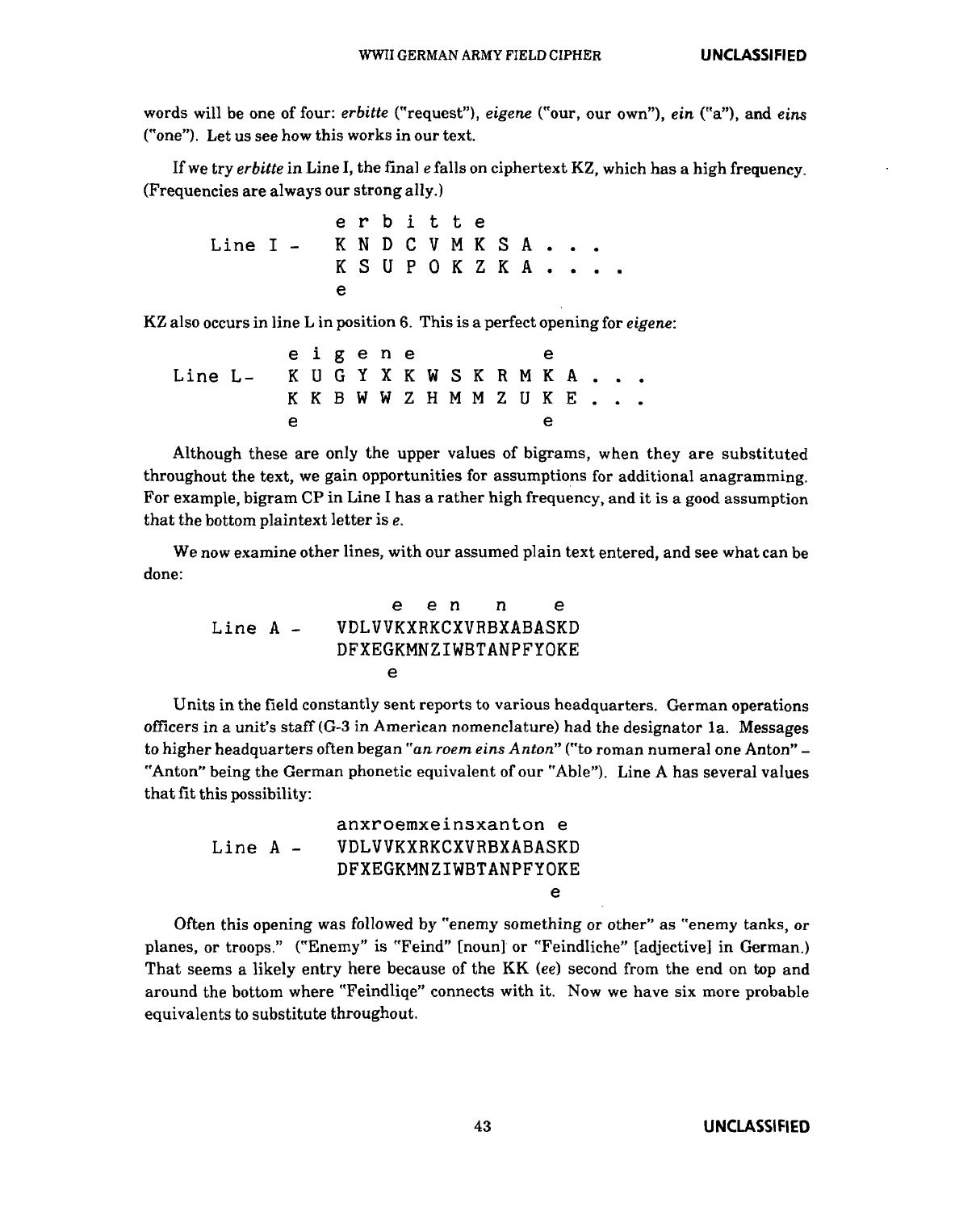Line A anxroemxeinsxantonf ei VDLVVKXRKCXVRBXABASKD DFXEGKMNZIWBTANPFYOKE ndliqe e

Let us examine one more short message to see if anything can be made of it:

Line F t t e a M U M V I B V 0 P Q K 0 I W D U

That first word just has to be *bitte* ("please"). But please what? A common request was for a situation report, and a frequent sixteen-letter message was therefore *bitte lage meldung* ("situation report, please"). Checking the frequency chart also shows higher counts for a few of the cipher bigrams that accord well with their plaintext equivalents (e.g.,  $H = e d$  has a count of 5 and VD =  $a n$  a count of 3). We always looked for frequency indications that tended to confirm what were still only assumptions. Thus we have eight more probable bigrams:

Line F - M U M V I B *V* 0 b i t t e 1 a g P Q K 0 I W D U e m e 1 d u n g

It was a good break if we found two messages with the same beginning. It was especially helpful if the beginning was longer than twenty-one letters and thus continued on the second line. Such a case may be seen in Lines A and P. We have already anagrammed some of Line A, and it seems as though it may share the first twenty-seven letters with Line P. Note the six-bigram repeated block at the beginning of Lines A and P and the repetition of vertical bigrams at positions 1and14 of Line P.

| Line $A -$ |  | anxroemxeinsxantonfei<br>VDLVVKXRKCXVRBXABASKD<br>DFXEGKMNZIWBTANPFYOKE |   |
|------------|--|-------------------------------------------------------------------------|---|
|            |  | ndlige                                                                  | е |
|            |  | anxroemxeinsxantonfei                                                   |   |
| Line $P -$ |  | VDLVVKBUOUSHWVDYEBQOG                                                   |   |
|            |  | DFXEGKZWZKAZXDFPDOAZQ                                                   |   |
|            |  | ndlige                                                                  |   |

Thus it seems we have another fifteen upper letters to substitute in the problem.

One of the greatest helps to the cryptanalyst is to know what the enemy is likely to talk about. There were plenty of the German equivalents of"enemy," "aircraft," "troops," "armor," and so on. But by far the most common words were the cardinal numbers: *eins,*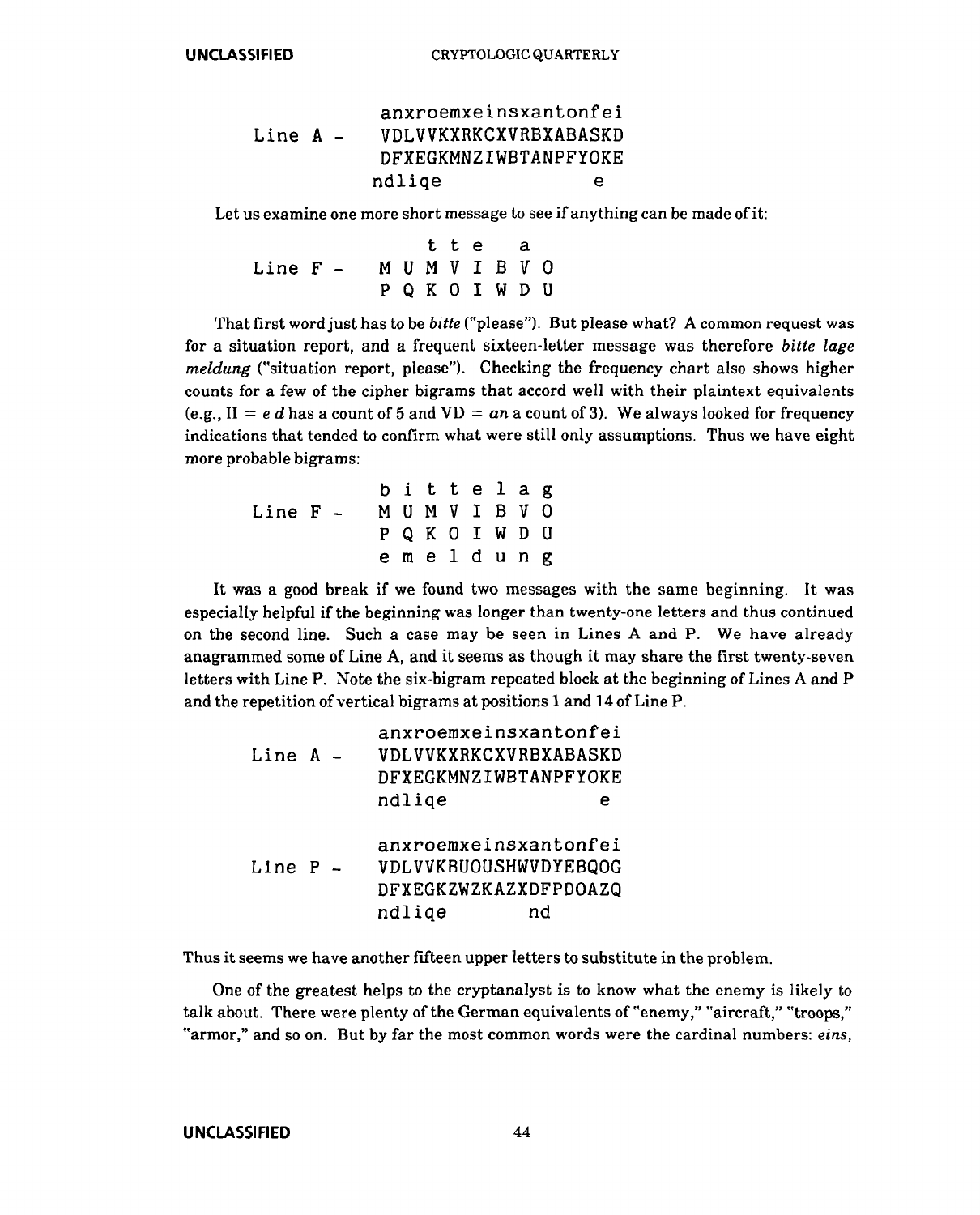*zwo, drei,* etc. Supply reports, casualty figures, radio frequencies, times of day, location grids, and much more all required numbers.

Often when no other openings were visible, numbers could be spotted in the middle of messages - after some judicious assumptions based on frequency and combinations. The ten digits were frequently used in groups (e.g., four digits for the time of day plus *uhre,*  "hours") and were separated one from another by  $X$ .

Security violations and operator mistakes greatly helped us. Of course, we were always looking for that rare happening  $-$  the same message sent in plain and cipher text  $$ but that was rare.

Let us examine Line G of the problem:

|          | е | e ie |                       |
|----------|---|------|-----------------------|
| Line G - |   |      | KLOAZWSEZUCKSPKOTXCYU |
|          |   |      | KSLFQMFDXDPZQXNMOVKDS |
|          | Α |      | е                     |

We already have some letters of Line G, one of them being an initial *e.* Now look in figure 5 at the header of the message:

```
ZBT 
QLS 
1240
```
The alert cryptanalyst now rubs his hands in glee because he realizes that the careless German code clerk has included the time of day at the beginning of the message. (This occurred once in a long while.) We now have the following:

| $Line G -$ |   | einsxzwoxvierxnulluhr<br>KLOAZWSEZUCKSPKOTXCYU<br>KSLFQMFDXDPZQXNMOVKDS |
|------------|---|-------------------------------------------------------------------------|
|            | e | е                                                                       |

There is a slight problem here because the code clerk accidentally omitted the *X* after *null,* but that is seen when *uhre* fits into the bottom *e* of cipher KK.

The above examples should give a good idea of how the initial plaintext wedges were made. Again, I caution that the sample problem is contrived- it was never this easy. Very few of these entry points, if any, appeared within the same three-hour period. It took a very patient cryptanalyst to find correct plain text in the average set of messages.

This involved daring assumptions and detailed tracking of surrounding bigrams to find promising combinations. Trial and error, persistence, and some sixth sense could lead to progress. We stuck with a three-hour period as long as it seemed to show promise - a large volume, a good frequency count, likely plain texts. Conversely, we abandoned a period for a new one - usually on the basis of instinct and experience - when we were getting nowhere.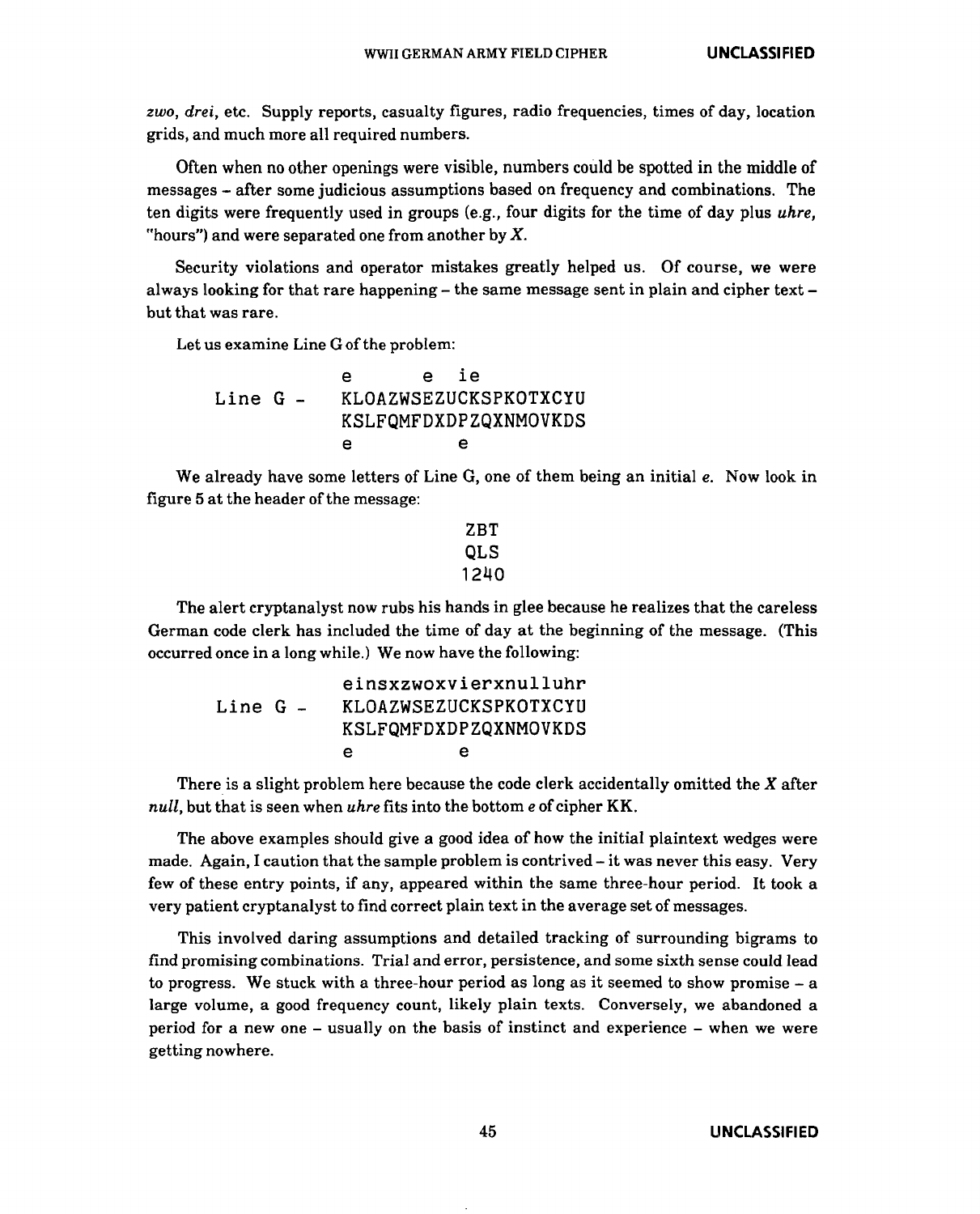$\Delta \sim 10^7$ 

 $\sim 10$ 

Once a sufficient number of bigrams was recovered  $-$  one cannot quantify it exactly  $$ we set about trying to reconstruct the cipher squares, a process we called "boxing." This could be the most daunting task of all. As the squares were completely random, we did not get help from any pattern or keyword.

The first step was to make "encipher" and "decipher" charts. These were large sheets with 25x25 matrices, each cell with four quadrants (see Fig. 7).

 $\sim 10$ 

 $\mathcal{A}^{\mathcal{A}}$ 

|                             | II<br>A  | H<br>В               | C | $\parallel$<br>D | II            | Ε      | íl<br>F            | IJ      | G      | Ε<br>II       |
|-----------------------------|----------|----------------------|---|------------------|---------------|--------|--------------------|---------|--------|---------------|
| A                           | G<br>4   | ₩                    |   |                  |               | В      | ł                  | ₩       |        | H             |
|                             | т        | ij                   |   | ll               | A             |        |                    | H       |        | łī            |
| $\overline{\mathbf{B}}$     |          |                      |   |                  |               | М      |                    |         |        |               |
|                             |          |                      |   | H                | دع            |        |                    |         |        | ħ             |
| C                           |          | ll                   |   |                  |               | s      |                    |         |        | .,<br>$\cdot$ |
|                             | II       | II                   |   |                  | Б             |        |                    |         |        | 1             |
| $\overline{D}$              |          | ï                    |   |                  | D             |        | М                  |         |        | li            |
|                             |          | Ĥ                    |   | A                |               | Īľ     | $\overline{\circ}$ | 11      | ı<br>٠ | ß             |
| E                           | Y        | P<br>ß               |   |                  | I             | К      | К                  |         |        |               |
|                             | W<br>B   | łi<br>L              |   | I<br>μ           | ĸ             |        | z                  | ı,      |        | II            |
| Ŧ                           | Q<br>k   | ÿ,<br>$\overline{a}$ |   | W                | ĥ<br>٠        | Е<br>Ñ |                    | ₩       |        | ll            |
|                             | А        | $\mathsf{II}$        |   |                  | F             | μ      | ٠                  | ∦       |        | Īi            |
| $\mathbf G$                 |          | h                    |   | I                | Q             | N      |                    |         | O      | ľí            |
|                             | 11       | ľí                   |   | Q<br>łi          | P<br>Ħ        | H<br>, |                    | 71<br>U |        | ll            |
| E                           |          |                      |   |                  | ł             | I      |                    | ľi      | ï      |               |
|                             | D        | 'n                   |   |                  | łì<br>$\cdot$ | B      |                    | lì      |        | W             |
|                             | z        | G<br>łI              |   |                  |               | C      |                    |         | c<br>∥ |               |
|                             | м.<br>ll | L<br>ł:              |   | ∥                | P<br>H        | H      |                    | τ<br>ľ  |        |               |
| $\overline{\text{\tiny K}}$ | lī       | H                    |   | Ħ                | ij            |        |                    | IJ      | II     |               |
|                             |          |                      |   | 1!               | H             | N      |                    | ľ       |        |               |

Fig. 7. Portion of encipher chart

The charts were over a foot square and were preprinted for us in horizontal sets of two, which made it easier for us to fill in and work from both at the same time.

In the encipher chart, the bigram coordinates of the matrix represented the plain text, with the cipher equivalents written in the appropriate square. The first letter of the cipher bigram was written in the upper right quadrant of the square, and the second letter in the lower left quadrant, thus serving as a reminder of which letter belonged in which box.

The decipher chart was the reverse. The coordinates were the cipher bigrams, with the plaintext bigrams written in the upper right and lower left quadrants of the inner squares. The upper left and lower right quadrants were reserved for the unknown intermediate bigrams of the cipher which might be discovered as we progressed with pencil and paper. These charts now served as the the software for the computer in the cryptanalysts' minds.

With graph paper and pencils, the problem then was to somehow string these letters together so as to recover the original cipher boxes. For a start we used numbers to represent the middle letters, and then by using other related values we tried to "hook"

# **UNCLASSIFIED** 46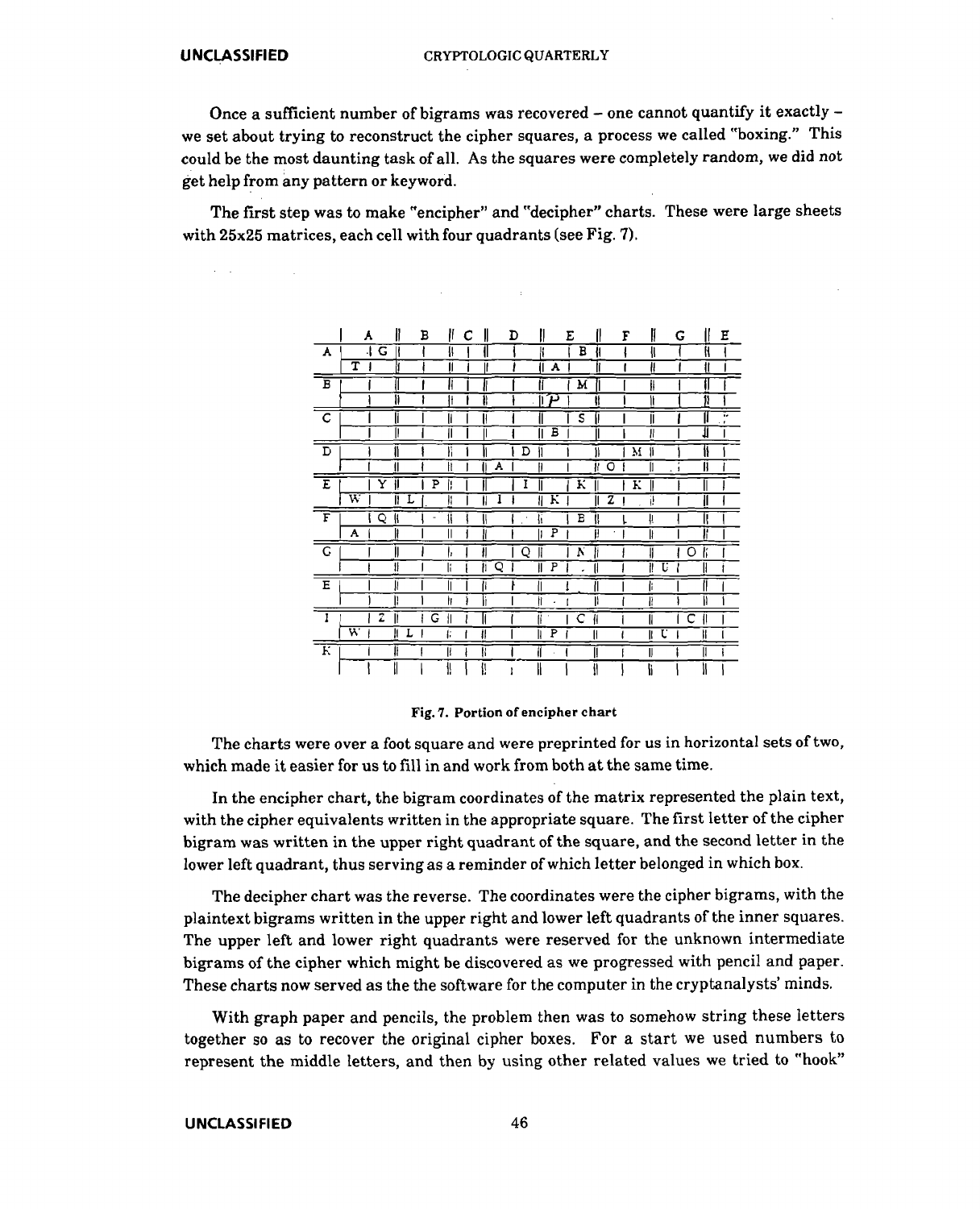some of the letters together. Except in the unlikely event of a very great amount of anagrammed plain text, this became an eye-twisting exercise in frustration for several reasons.

First, we had no idea of the middle bigram. Second, as I explained earlier, the final cipher bigram can be the result of four possible enciphering combinations: diagonaldiagonal, liner-diagonal, diagonal-liner, and liner-liner. Third, we had no idea of which letters in each box were on the same line, or in the same column, or opposite which line in the other box.

Fortunately, the inherent properties of the boxes and the enciphering method offered ways to help reconstruct the boxes. I will use the cipher boxes of figure 1 to illustrate the three most useful phenomena.

1. Reversibles - If the middle bigram of the encipherment is a repeated letter, the result of the second must be the reverse of the original plaintext bigram:

$$
ed = HH = DE
$$

This can result only from a double diagonal, which is a clue we really need in our boxing effort.

2. Reciprocal - Assume a plaintext bigram enciphered via two diagonals. If the reverse of its cipher bigram happens to be a plaintext bigram, its own cipher equivalent is the reverse of the original plaintext bigram:

(1) 
$$
ne = AW = XM
$$
  
(2)  $mx = WA = EN$ 

Thus if we find two of our anagrammed bigrams in this forward-reverse relationship, we know that they can result only from a diagonal-diagonal encipherment. We encircle these in red on the encipherment and decipherment charts. Eliminating the possibility of liners is invaluable in rebuilding the boxes.

3. Appendixing - "Appendixing" aided the analyst in determining which letters were on the same line in a box. If any letters are on the same line (e.g.,  $K$ ,  $K$ ,  $N$ ,  $Z$ , or  $Y$  in Box 1 of figure 1) and are combined with one particular letter in Box  $2 - say$  the letter E in the fourth row - then the first letter of the middle bigram must be the same for all the bigrams:

|  | $ke = AR = XX$ |  |
|--|----------------|--|
|  | $xe = AA = EX$ |  |
|  | $ne = AW = XM$ |  |
|  | $ze = AG = UX$ |  |
|  | $ye = AU = XR$ |  |
|  |                |  |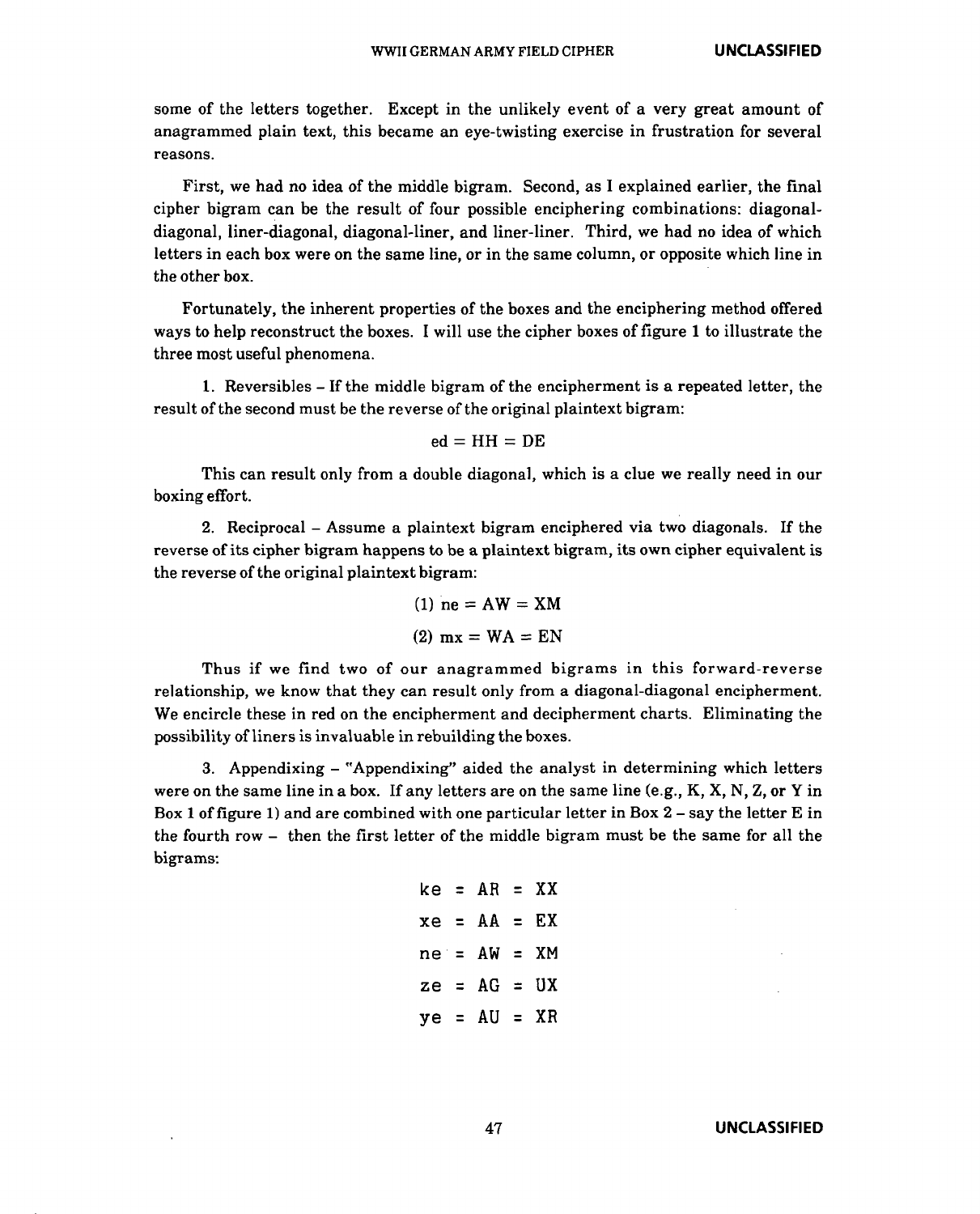When the middle bigram is reenciphered, since the first letter (in this case A) is always the same, the final bigram can consist of only one of five values in each box, instead of the usual twenty-five: (in this case  $U, I, E, M$ , or X in Box 2, and X, M, Q, A, or S in Box 1 or letters to the left when a liner is involved).

So if we find a pattern of repeats going down a column of our charts, there is a greater than normal chance that the corresponding outside letters on the left are on the same line in their box. This can be fortified if another column shows a similar pattern. None of this is certain, but it bolsters the odds.

From this point, the cryptanalyst resorts to trial-and-error boxing. If the reader has experience with a particularly difficult Playfair cipher, where it appears that some letters must be all at once on the same row, in the same column, and on the diagonal with others, he will have some appreciation of what we faced.

# **Common Boxe.s**

As mentioned earlier, each German unit was supplied with a group of six boxes for the day. Since two boxes were necessary for each of eight three-hour periods, some of the boxes were used more than once. For instance, Boxes 1 through 6 might be used as follows:

| Time of Day | <b>Box Combination</b> |
|-------------|------------------------|
| 0001-0300   | 1 & 2                  |
| 0301-0600   | 3&4                    |
| 0601–0900   | 4 & 1                  |
| 0901-1200   | 5 & 6                  |
| 1201-1500   | 3 & 5                  |
| 1501-1800   | 2 & 6                  |
| 1801-2100   | 5 & 2                  |
| 2101–2400   | 6&3                    |
|             |                        |

The difficult and crucial breaking was of the first workable period that appeared during the day. This was not necessarily the 0001-0300 slot but the first period with enough text to attack. We called that the original period. Which it would be was not predictable; no period was regularly the busiest. After that a search was made for other periods that used one of the two boxes now known. If one was discovered, its period was a rather easy one to solve.

Locating a common box in the double encipherment was not simple. A period had to be anagrammed and boxing started before there was a basis for comparison. However, once a common box was spotted, an experienced analyst could quickly reconstruct the second one.

I would like to discuss the major reasons for the NI cipher-breaking being so difficult and daunting.

1. Volume: The enemy changed its boxes every three hours of every day. The quantity of cipher text available in a three-hour period was often insufficient to work with, or just marginally sufficient, and might not bear fruit.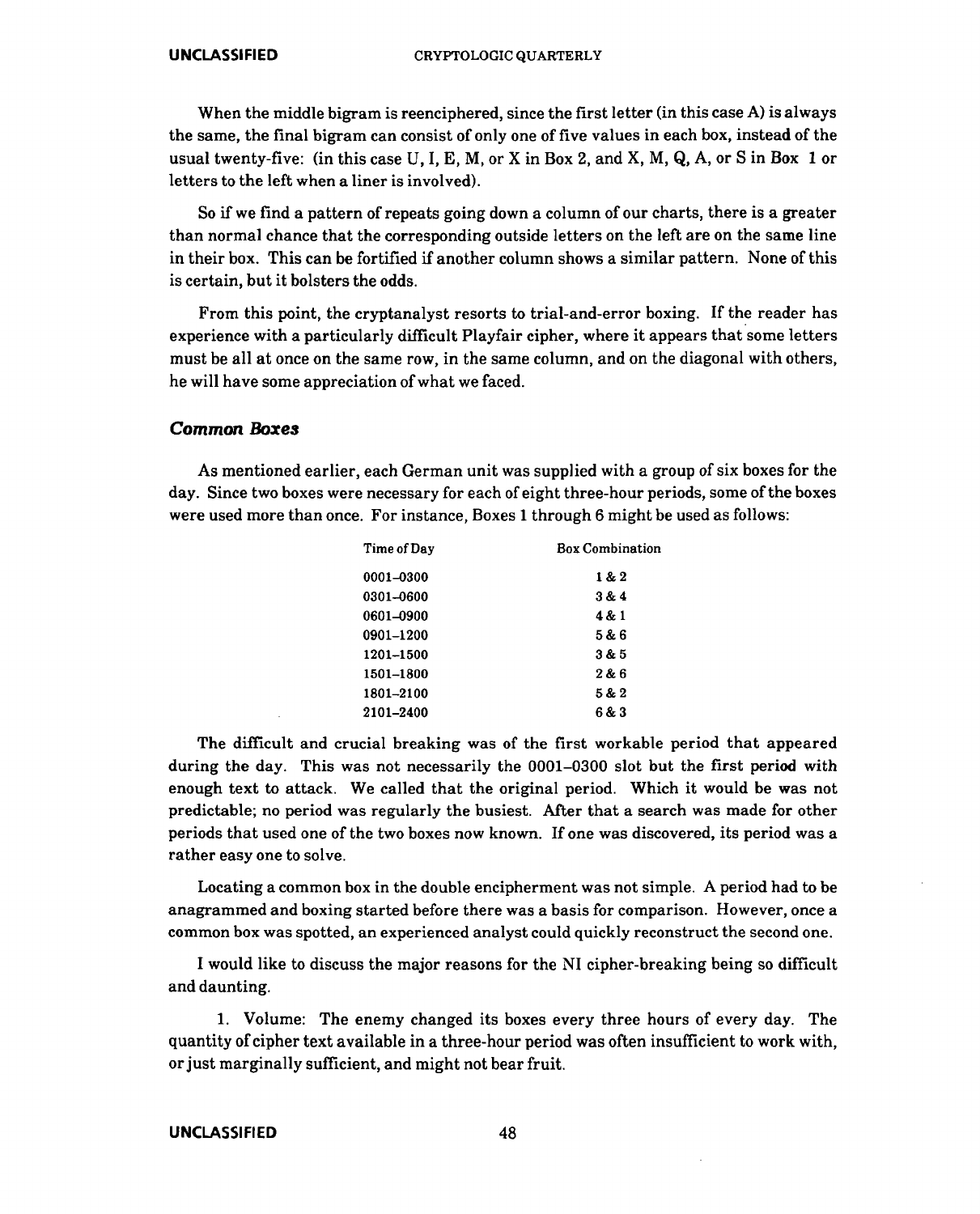2. Peculiarities: Even with adequate volume, a particular text might have a makeup that frustrated continuity, even after sensible beginnings. Worst of all was an aberrant frequency count, which would result in interminable false starts. Though this is common with limited message volume, many longer texts displayed abnormal frequency indications. Despite this, we had the feeling that, given time, we could break into most problems, which brings up the next obstacle.

3. Time strictures: Messages enciphered in NI dealt with both tactical and strategic matters. However, after a day or two, the intelligence became stale, and we had to go on to new and fresh material. Working under this kind of pressure proved impossible for some ofthemen.

4. Garbles: This was the greatest obstacle. The German cryptographers made mistakes, their radiomen transmitted wrongly, and our interceptors made errors in picking up what was often a weak signal. At times we had the same messages from three or four intercept companies, and the variation could be most marked. If breaking assumptions are based on wrong cipher values, the analyst is dead in the water from the start. Sometimes we displayed an almost sixth sense about incorrect letters, but garbles greatly hindered us.

### **A Simplification - Single Encipherment**

With the invasion of Normandy in June 1944, much of the enemy traffic began to be enciphered only singly, the second, double encipherment being omitted. The German communication experts perhaps realized that the double encipherment took too long and was too prone to error at both ends to use in combat situations.

To illustrate its use, here are the opening words of "Die Lorelei" singly enciphered in the boxes of figure 1:

y y I v Q D L A y N L u x L p w Q y v T F i q w e i s s n i q t w a s s 0 1 1 e s b e d e u t e n d a s s i q s 0 t r a u r i U S A R T A Q C Y X Y A Q X X C K K R X G

Ct: YYIVQ DLAYN LULXP WQYVT FUSAR TAQCY XYAQX XCKKR XG

It will be seen that our task was much simplified. The diabolical middle bigram no longer exists, and the analyst can use a reciprocal process of simultaneous anagramming and boxing. Some salient helping points are as follows:

1. When enciphered, a plaintext letter must result in a different cipher letter in the same box. Thus, for example, bigram *ab* cannot possibly show a cipher Bon top or a cipher A on bottom. This helps prevent wrong anagramming.

2. Single plaintext values allow a start to be made in boxing. If we know that plaintext  $u$ - is cipher XY, then we also know that X in Box 2 is on the same line as  $u$  in Box